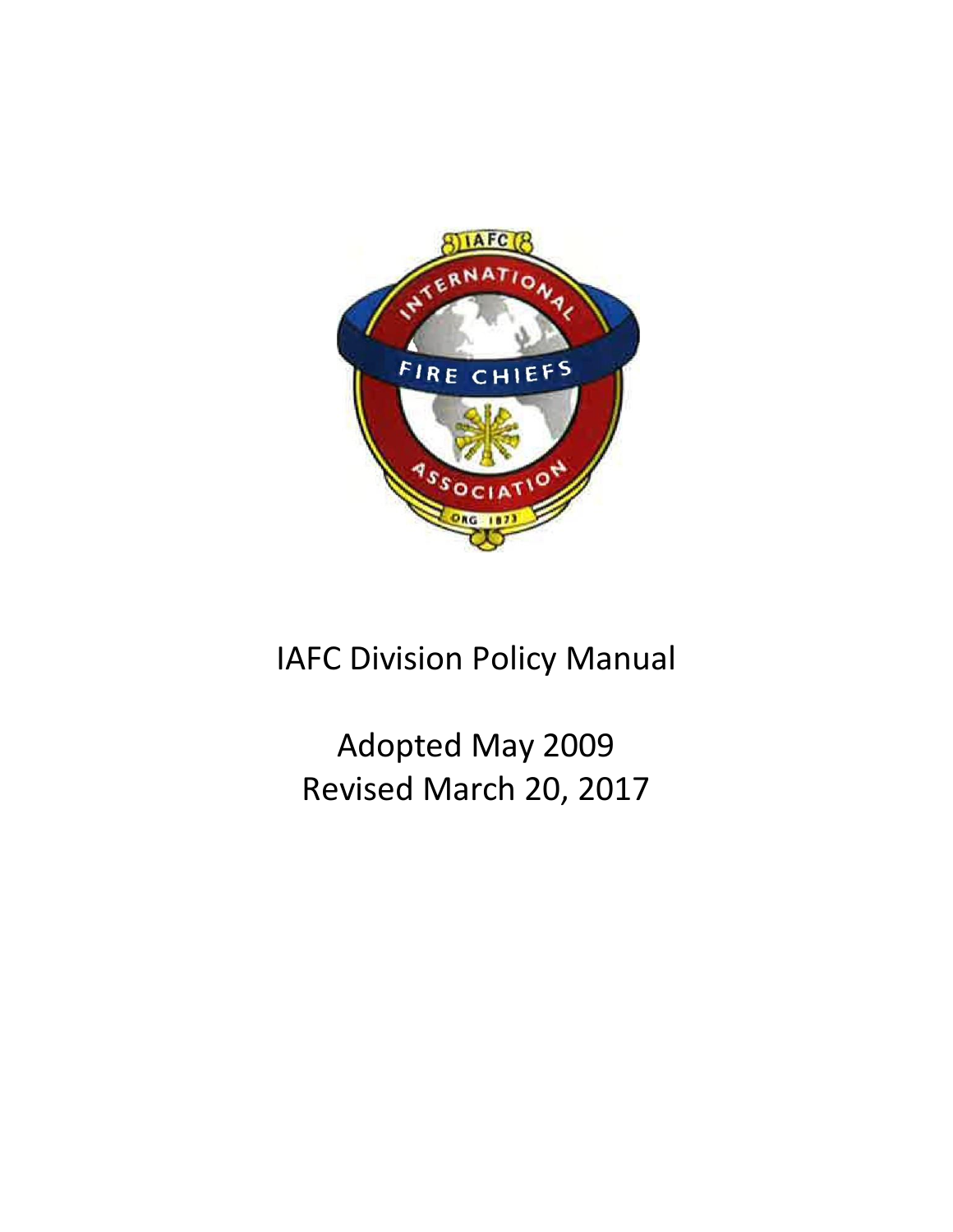## **Table of Contents**

|                                                                | $\mathbf{1}$ |
|----------------------------------------------------------------|--------------|
|                                                                | 2            |
|                                                                | 4            |
|                                                                | 5            |
|                                                                | 6            |
|                                                                | 7            |
|                                                                | 9            |
|                                                                | 10           |
|                                                                | 11           |
|                                                                | 12           |
| Division Secretary/Executive Director Position                 | 14           |
|                                                                | 16           |
|                                                                | 18           |
|                                                                |              |
|                                                                |              |
|                                                                |              |
|                                                                |              |
|                                                                |              |
|                                                                | 28           |
| Review and Approval of Division Constitution and Bylaw Changes | 32           |
|                                                                | 35           |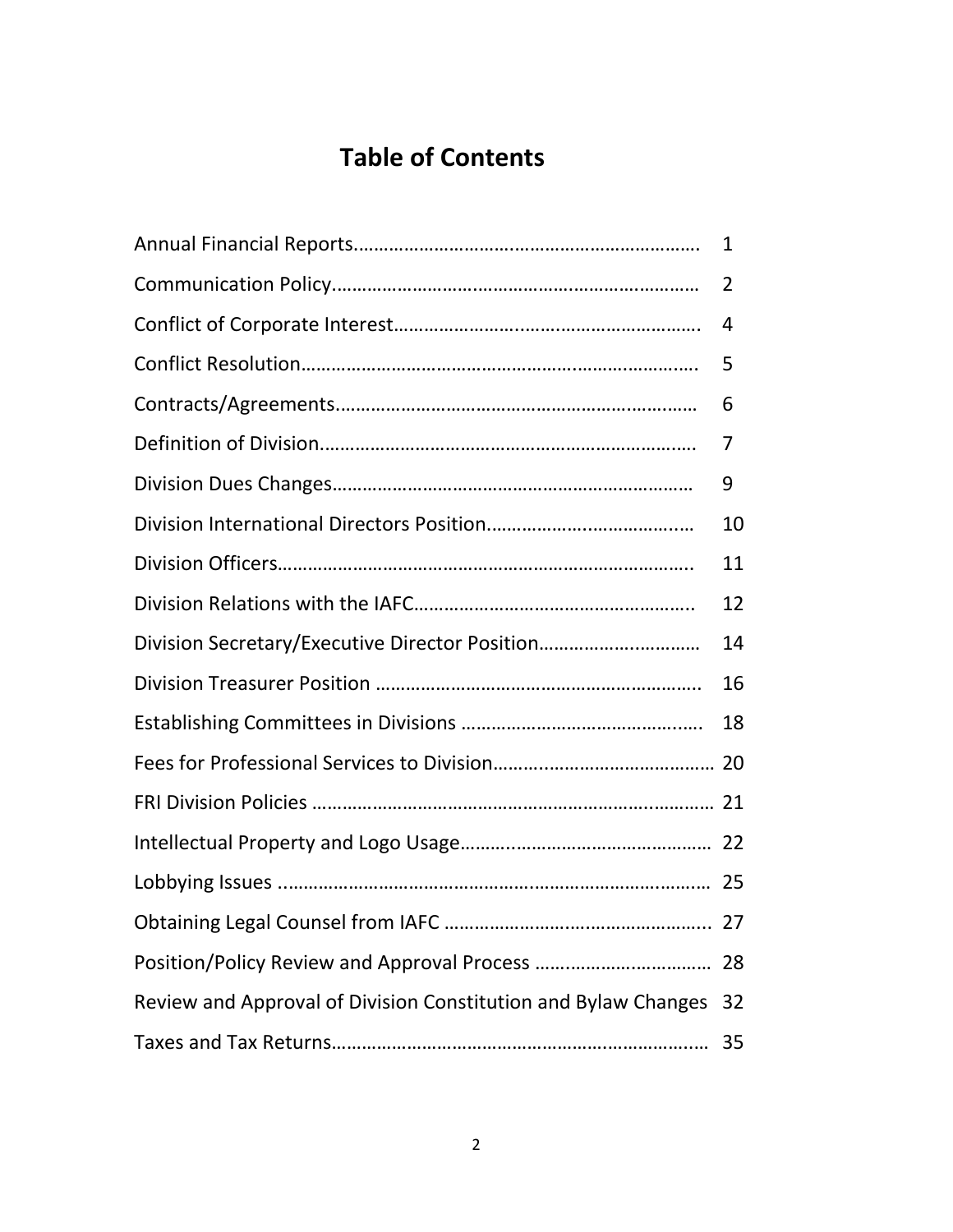

## **Annual Financial Reports**



To provide guidelines for the Annual Financial Report that Divisions create.



Division secretary/treasurer must recognize general accounting practices and give annual report to division members.

Division secretary/executive director must recognize general accounting practices and give annual report to division members.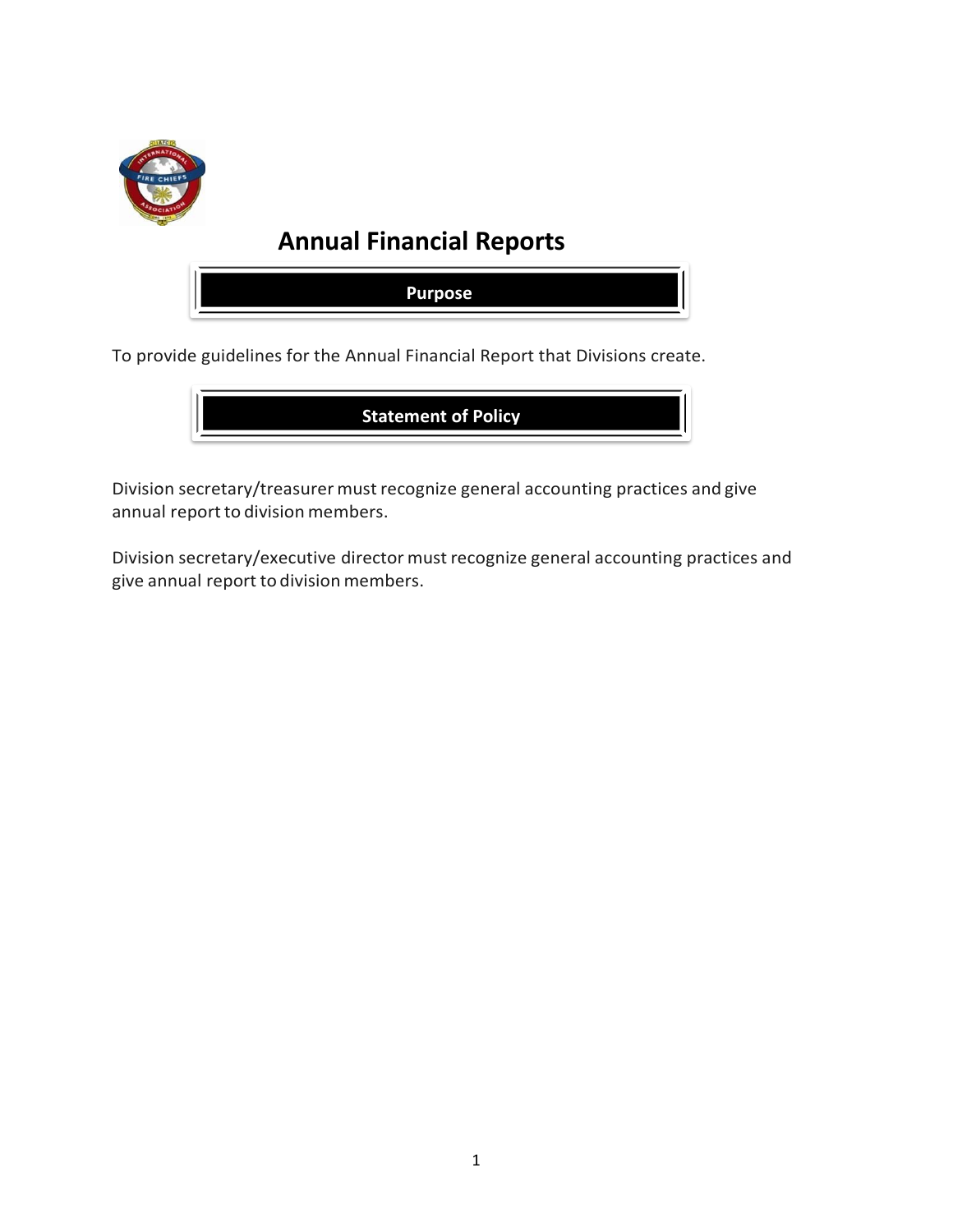

## **Communication Policy**

**Purpose**

To provide guiding principles for effective communications between the divisions and the IAFC to ensure the Federation achieves optimal success.

## **Statement of Policy**

Divisions are separately incorporated organizations from the IAFC that comprise the foundation of our Federation. In order to establish better communications and relationships between the IAFC and divisions, the following guiding principles shall be adhered to.

## **Foundation Principles:**

- **A. Open lines of communication**. The most critical element in a successful relationship between the IAFC and the division is clear and consistent communication between leaders and staff. IAFC staff and division leadership commit to open and frequent communication to this end.
- **B. Conduct Relationship Reviews**. Together, the IAFC and the leadership of its divisions are responsible for assuring that the association's overall goals and objectives are being met. The IAFC and the division are each responsible for its own profitability and viability as a separate corporate entity. A mutually beneficial working relationship between the division and the IAFC is critical to the success of both parties. To that end, an annual Federation meeting shall be held as determined by the board and will include the IAFC Board and two (2) members from the division, preferably the president and division secretary/executive director.
	- IAFC shall provide meeting space and meals.
	- IAFC shall be responsible for the travel and housing costs of the International Directors.
	- Divisions shall be responsible for travel and housing costs of up to two (2) division representatives.
	- The agenda shall include; Policy Review, Strategic Plan, Membership and other items as deemed important for discussion.
	- On a case-by-case basis, any requests for alternative funding due to financial hardships will be considered by the IAFC Board.
- **C. Division Role.** The division is the conduit between the IAFC and the local fire/EMS communities and the key to growth and success when utilized effectively. This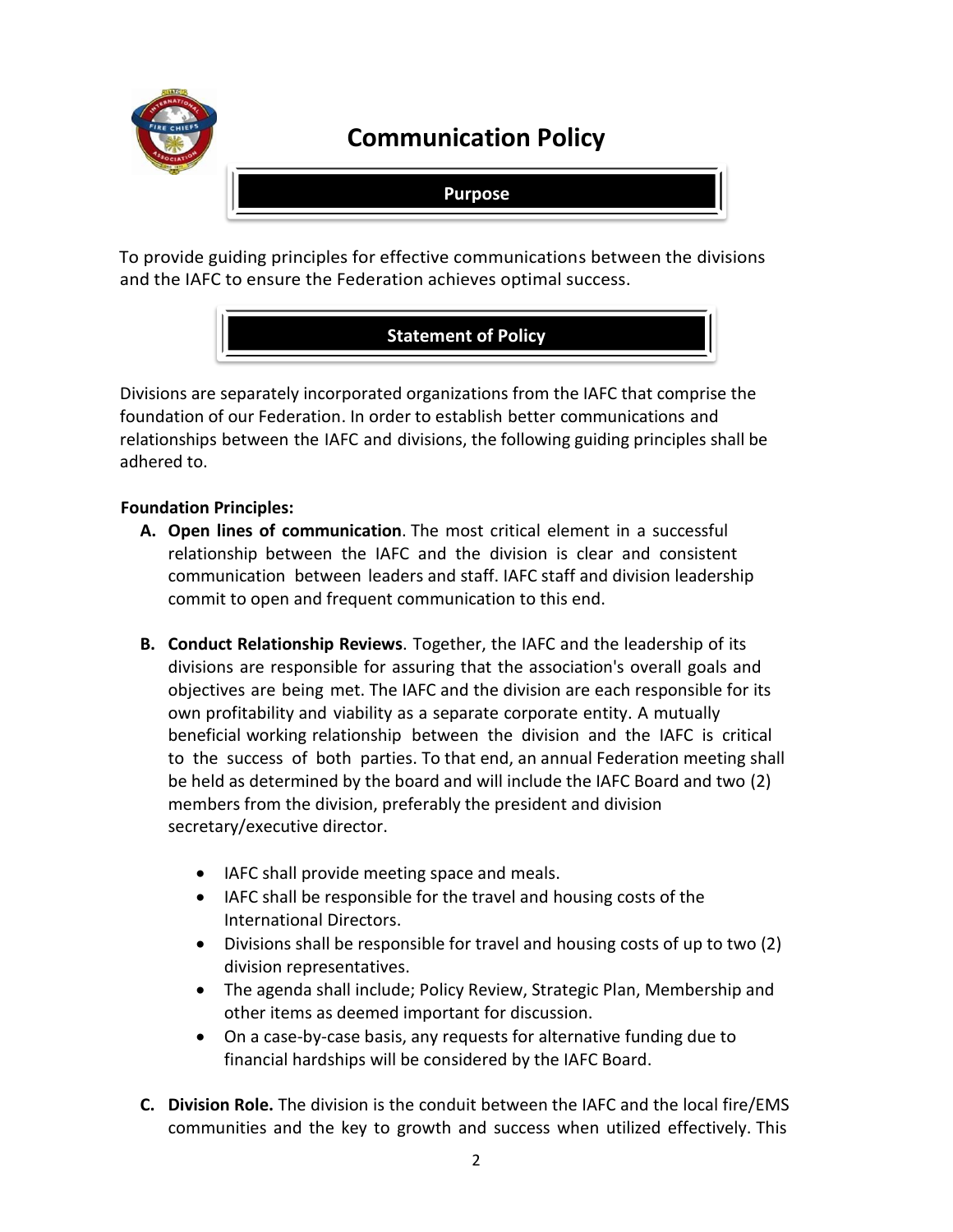connection needs to be embraced and the division needs to become actively involved in the process of connecting the IAFC with the state, provincial and territorial chief associations and the fire/EMS leaders in the local communities.

**D. Members.** Superior, consistent member service is a strategic issue for the IAFC and division leadership. This requires that both the IAFC and the division regularly assess its levels of service to internal and external customers. Improving service is an ongoing quest that keeps the IAFC as a whole focused on continuous improvement.

### **Expectations:**

- IAFC and division leaders should understand the policy manual and the roles and responsibilities of each as defined in the policy manual.
- IAFC and division leaders should fully understand the cost of any services provided by the IAFC and the division, the method of charging for services provided by the IAFC and the division and the cost and nature of any reimbursable expenses charged by the IAFC and the division.
- IAFC and division leaders recognize that any requested services that are outside of the agreed upon "scope of work or service plan" may be provided by the IAFC or the division at an additional cost.
- Meet deadlines. Often the success of projects depends upon many tasks completed by the IAFC and division and staff. The IAFC and division leaders should inform staff when they are unable to meet a deadline so projects can be reassessed or staff may step-in and complete the necessary tasks to meet the project deadline.
- For any agreed upon Project or Venture, the IAFC and division leaders should establish and agree upon clear work plans and schedules that support the scope of services as indicated in the contract.

#### **Specific Communications Responsibilities:**

- As detailed in the duties of division directors, the division director shall serve as the conduit for communications with the division on policy and board related issues.
- As detailed in the duties of the division secretary, the division secretary shall serve as the communications conduit for day-to-day communications with the IAFC membership department. The IAFC shall designate and identify the membership department staff who shall serve as the conduit for communications.

## **Communications Resolution:**

• If either division leadership, or staff or IAFC leadership experience what they believe to be a breakdown of communications resulting in unresolved or unanswered requests, the IAFC chief executive officer and the division president shall take responsibility in resolving the issue with a focus on ensuring the process is followed.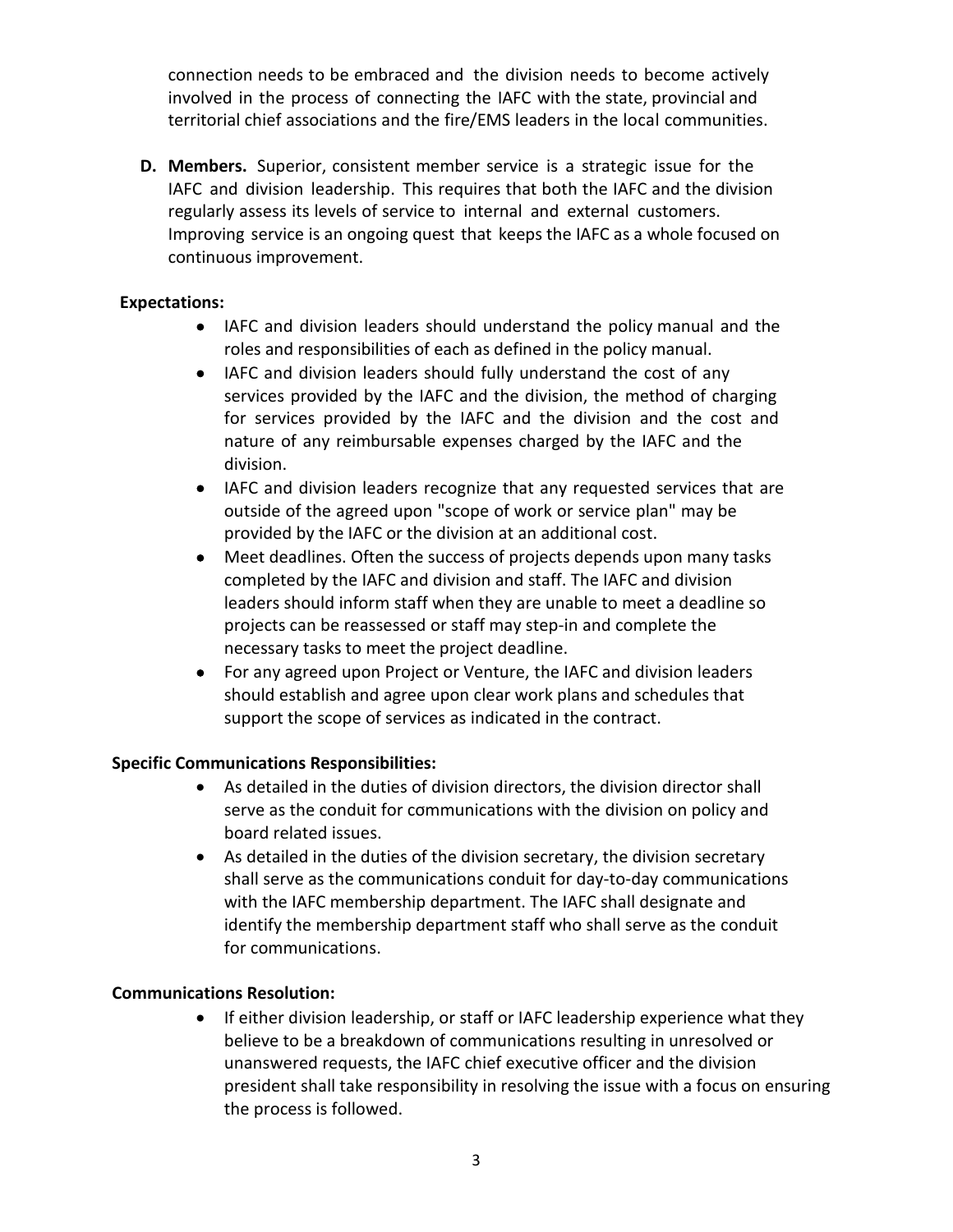

## **Conflict of Corporate Interest**



To define division activities and partnerships that can be considered competition to the IAFC.



Divisions are encouraged to seek opportunities with entities outside of the Federation to partner on programs and services that benefit IAFC members and the fire and emergency service.

In considering partnerships with third-party entities, it is important that any contract or agreement also supports IAFC Board policy and is consistent with promoting and protecting the IAFC reputation within the fire and emergency service and comply with all IAFC trademarks (including use of name and logo). We share in the collective goal of "raising all ships."

Further it is important that division and IAFC contracts and agreements don't result in potential or real financial harm to either party, contribute to brand dilution and/or confusion, or cause or create a negative customer experience.

In the interest of good communications, the IAFC and the divisions will keep each other informed about current and potential partnerships with for-profit entities. If the potential for harm to either party is anticipated, good faith attempts will be made to mitigate the harm through the IAFC Conflict Resolution Policy.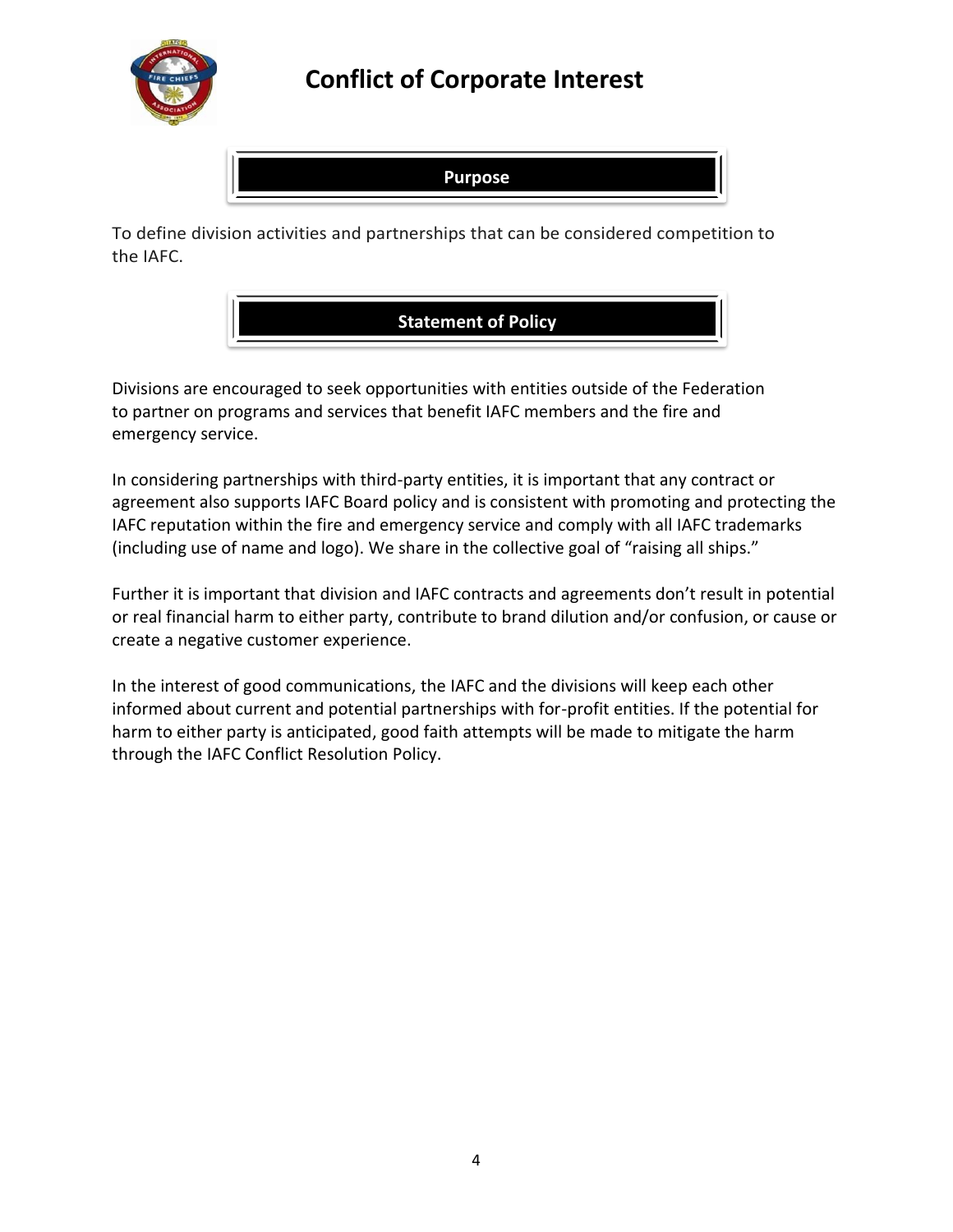

To provide a guide on how conflicts will be resolved between the IAFC and divisions should they arise.



When a conflict arises between the IAFC and a divison, the issue will go through the conflict resolution process. Issues may be brought to the IAFC CEO/executive director's attention by either IAFC staff or division board members.



**Resultion Process Flowchart**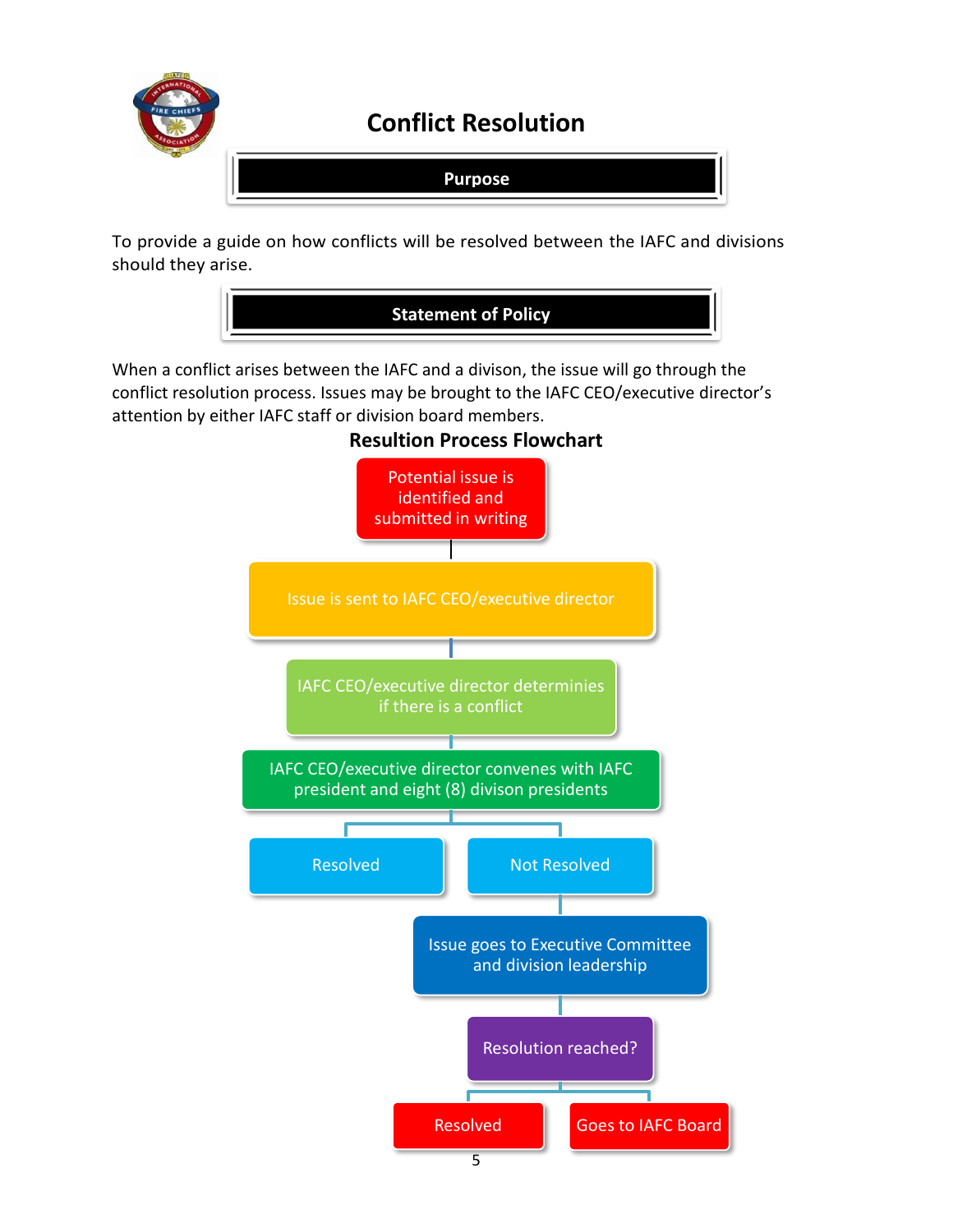

## **Contracts /Agreements**

## **Purpose**

To provide an understanding of the right of divisions to enter into agreements and contracts of their own and the relationship those agreements and contracts have to the IAFC.



Divisions are separately incorporated organizations from the IAFC. They have the right to enter into agreements and contracts of theirown.

Division contracts and agreements can also have adverse or unintended impact to the Federation. This policy outlines the process to review division proposed contracts and agreements to ensure they are consistent with IAFC Board policy, promote and protect the IAFC's reputation within the fire and emergency service and comply with all IAFC trademarks (including use of name and logo).

## **Definition**

Dispute resolution generally refers to one of several different processes used to resolve disputes between parties, including negotiation, arbitration, collaborative law and litigation.

## **Contractual Obligations**

Divisions are solely responsible for the contracts and agreements that they choose to sign.

Divisions shall refrain from entering into a contract or agreement with a for-profit entity that owns conferences and trade shows that compete directly with IAFC-owned and produced conferences as defined in the Conflict of Corporate Interest Policy.

## **Contract/Agreement Review Process for Partnerships in Potential Conflict with the IAFC**

- A. Division shall notify the IAFC CEO/executive director and provide a copy of proposed contract/agreement for review. CEO/executive director shall have 10 business days to respond to the division.
- B. If the CEO/executive director determines the proposed contract/agreement may be in conflict with Competition Policy, then the issue is brought to the IAFC Executive Committee. The IAFC Executive Committee will contact division leadership and meet (by teleconference or in person) in an effort to resolve.
- C. If no resolution is reached by the IAFC Executive Committee and division leadership, the matter will be presented to the IAFC Board for a final decision at its next regularly scheduled meeting or by teleconference. The division president will be notified in writing of the IAFC Board of Directors' decision within 14 days of the meeting.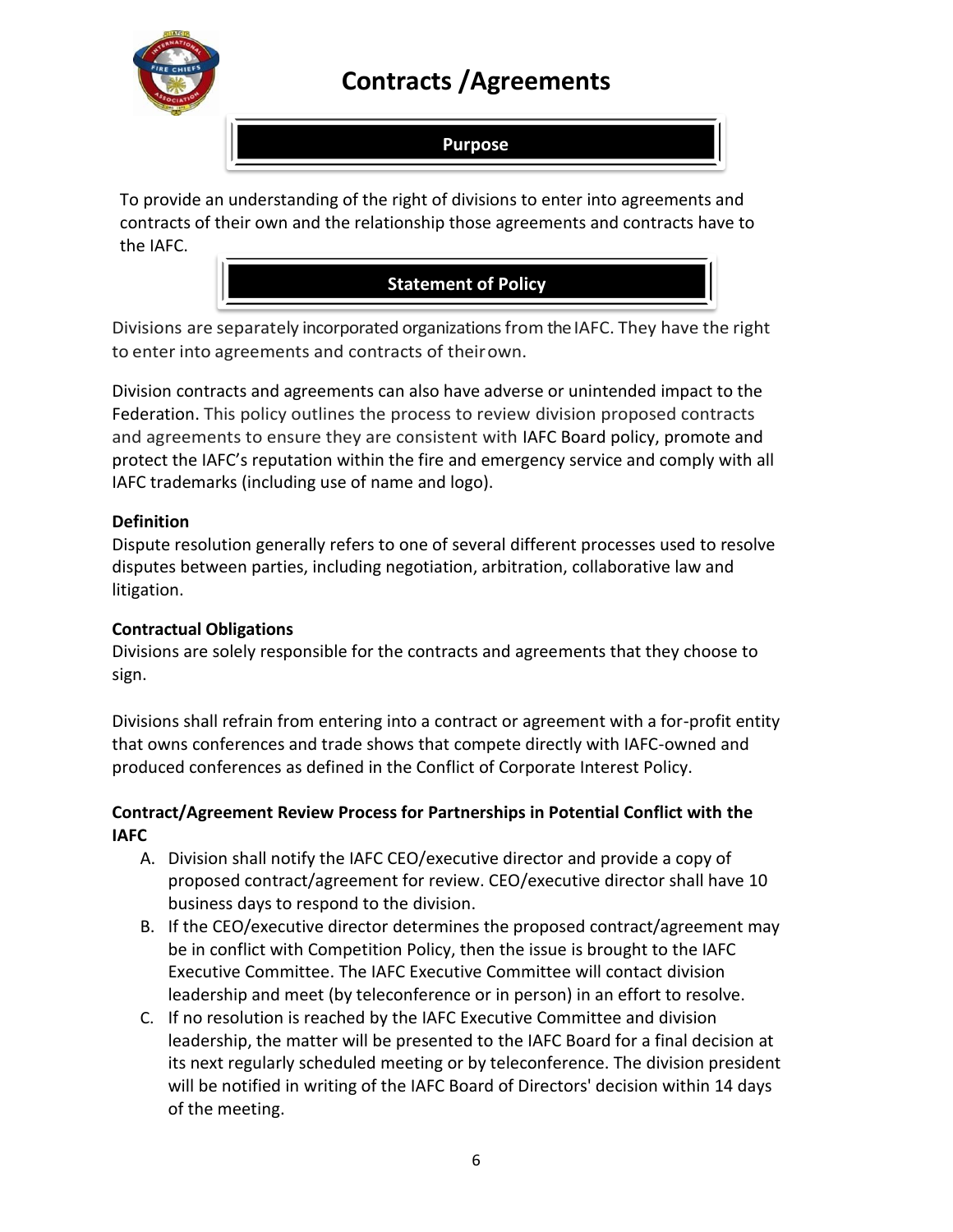

## **Definition of Division**

### **Purpose**

To clearly establish the definition of each division and to illustrate their power to organize under their own constitutions and bylaws provided that their constitutions and bylaws are in agreement with the objectives of the IAFC.

## **Statement of Policy**

### **Alignment of Divisions**

The IAFC includes the following divisional associations:

- A. Canadian All Canadian provinces and territories
- B. Eastern Delaware, Maryland, New Jersey, New York, Pennsylvania, District of Columbia
- C. Great Lakes Illinois, Indiana, Michigan, Minnesota, Ohio, Wisconsin
- D. Missouri Valley Colorado, Iowa, Kansas, Missouri, Nebraska, North Dakota, South Dakota, Wyoming
- E. New England Connecticut, Maine, Massachusetts, New Hampshire, Rhode Island, Vermont
- F. Southeastern Alabama, Florida, Georgia, Kentucky, Mississippi, North Carolina, South Carolina, Tennessee, Virginia, West Virginia, Puerto Rico and the Virgin Islands
- G. Southwestern Arkansas, Louisiana, New Mexico, Oklahoma, Texas
- H. Western Alaska, Arizona, California, Hawaii, Idaho, Montana, Nevada, Oregon, Utah, Washington, U.S. Pacific Territories

Individual members not included in any divisions enumerated in A-H, and federal and military fire service members, will be considered international members. An individual member not assigned to a geographic division or not otherwise eligible for federal/military, Canadian Division/CAFC membership and located outside the geographic boundaries of a division may apply for membership in any division, provided that the division to which the member applies elects to accept that member's application.

#### **Division Operations**

Divisions may organize under their own constitutions and bylaws provided that such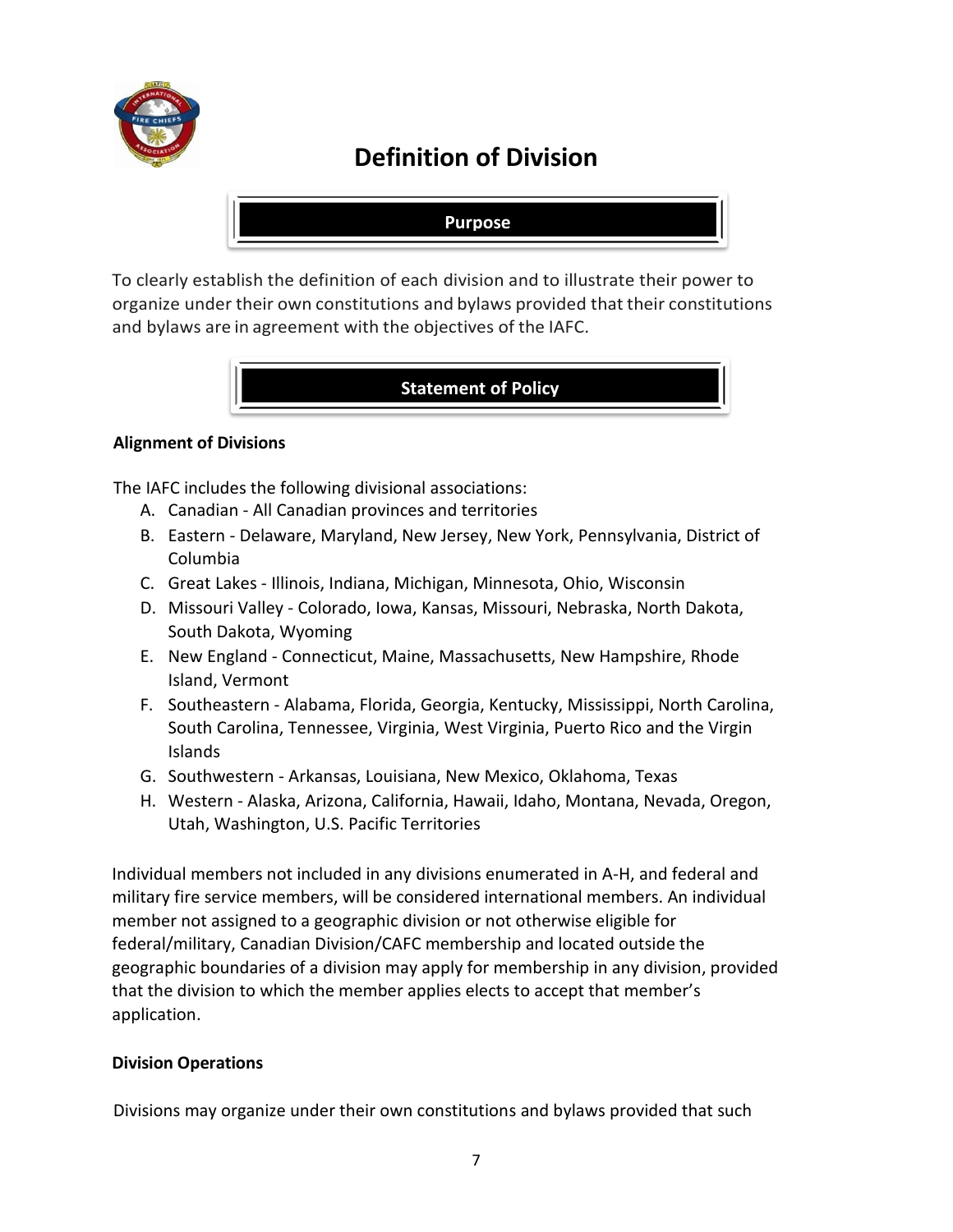constitution and bylaws shall be consistent in effect with the general objectives of the IAFC as determined by the IAFC Board of Directors. Any such constitution and bylaws, or amendment adopted thereby, shall not be effective unless or until so determined. Such determinations by the IAFC Board of Directors shall be reported to the division in writing. The IAFC Board of Directors shall establish such procedures and sanctions as are required to maintain consistency between the IAFC general objectives and the division constitution and bylaws.

Each division has a representative on the IAFC Board of Directors, and each state, territory and province has a state director serving the respective divisions, promoting the principles and policies of the IAFC and the divisions.

#### **Division Liability Insurance**

Since divisions are separate business entities operating under their own constitutions and bylaws, they shall purchase liability insurance for division activities.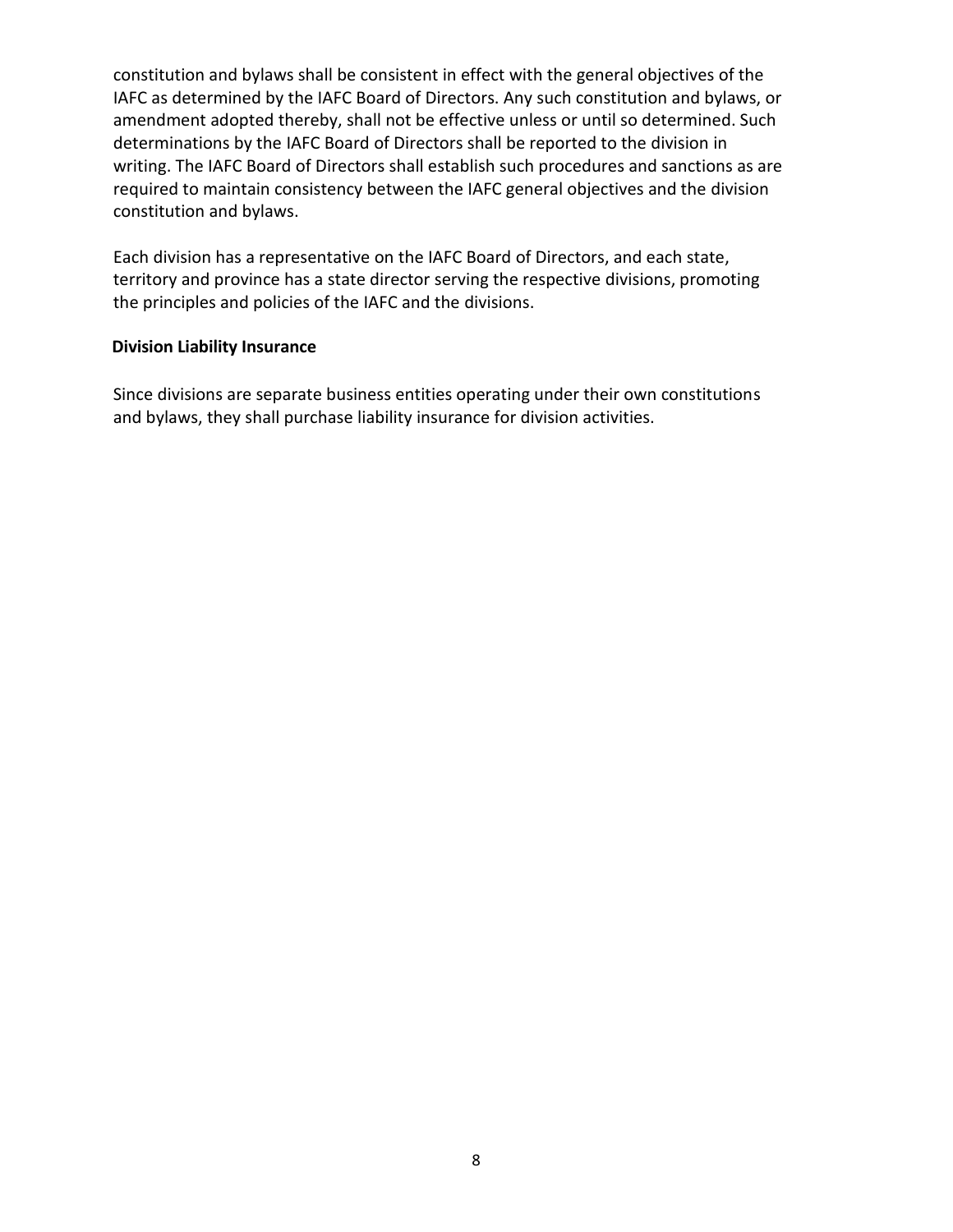

## **Division Dues Changes**

**Purpose**

To establish policy and guidelines for the implementation of dues adjustments.



### **Scope of Authority**

Effective immediately, this policy will govern the approval of all dues increases proposed by the divisions.

### **Notification and Implementation Procedure for Dues Adjustments**

Any dues adjustments approved by divisions must be submitted to the IAFC CEO/executive director, in writing, prior to the next billing cycle. Because of the invoicing cycle, application, distribution, and the administrative cost of re-invoicing for incorrect amounts, the membership department will contact the divisions before printing invoices and brochures and has the authority to exercise their discretion in accepting old payment amounts during a reasonable transition period.

#### **Pilot Programs**

As part of a pilot membership program approved by the IAFC Board (per Article II, Section 4 of the IAFC Constitution and Bylaws), a division shall notify the IAFC within 30 days after being contacted whether that division will adjust its dues for the period of the pilot program.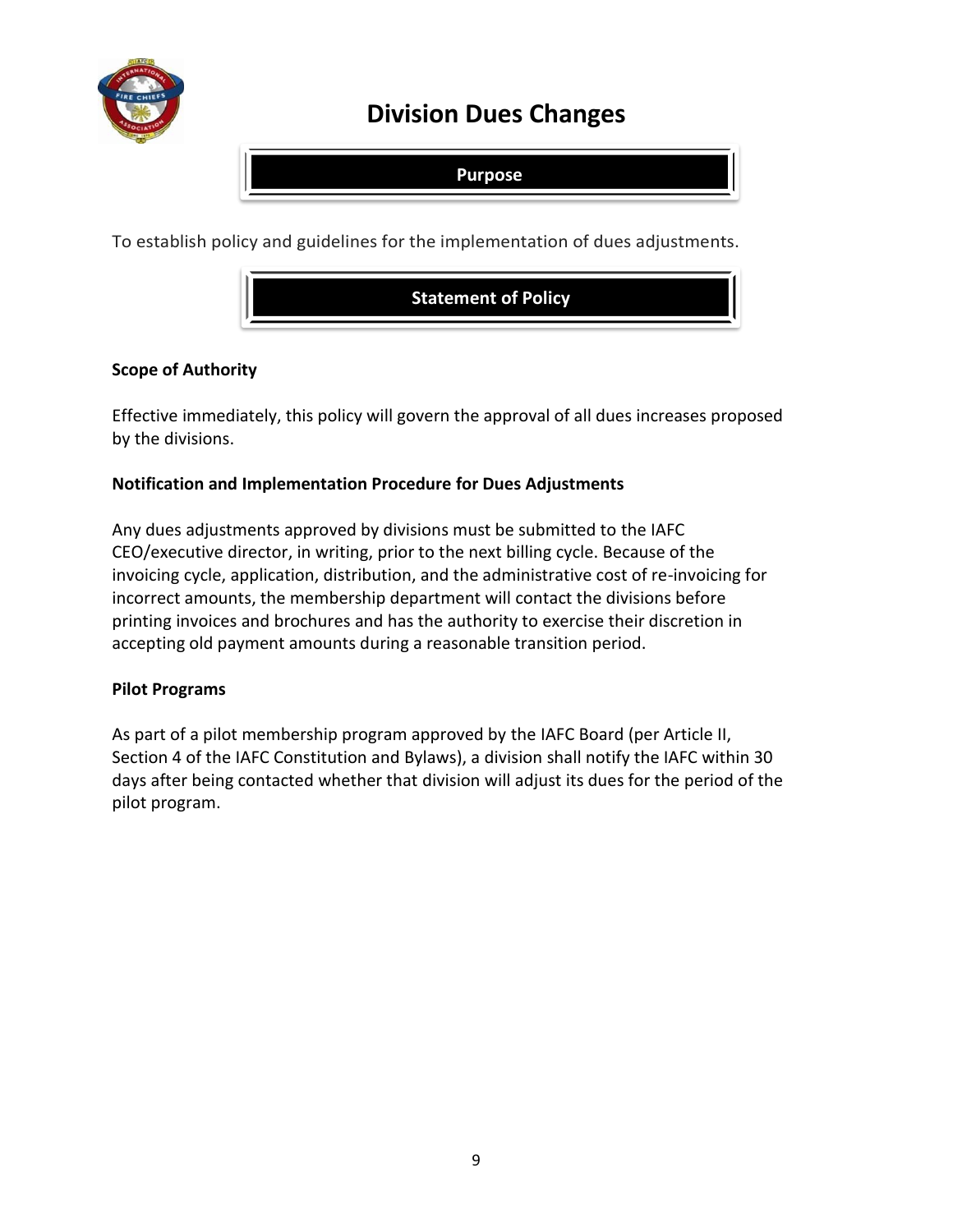

## **Division International Directors Position**

**Purpose**

To describe the responsibilities of the division international director.



## **Objectives**

The role of the division international directors is to act as liaison and represent their respective division to the association and at all IAFC Board of Directors meetings. While directors represent a division, they are expected to make decisions based on what is best, overall, for the IAFC. Division directors are to be selected or elected by their respective division to serve on the IAFC Board.

## **Responsibilities**

The division directors shall:

- A. Attend all meetings of the board as called by the IAFC president or the IAFC Board as a whole.
- B. Advise the division president that he/she present an annual report of the division at the annual IAFC conference.
- C. Be prepared to give an activity report of the division at each IAFC Board of Directors meeting.
- D. Assist the IAFC president and the IAFC Board in conducting the business and policies of the association.
- E. Provide the IAFC office a list of new division officers as soon as possible after the election of the division.
- G. Elect from the division and section directors one of their members to serve as the director-at-large for the coming year. This vote is usually held at the annual conference.
- H. Submit a proxy from the division president in writing for consideration by the board if he or she cannot attend an IAFC Board of Directors meeting.
- I. Follow Duty of Diligence (care): This is the business judgment rule; the care and skill that one is expected to meet. Board members are not liable if a decision they have made is wrong. They must take the best available information that exists and make an informed decision. It could be that in the end, the decision wasn't the best — but it was the best choice at the time the decision was made.
- J. Follow Duty of Loyalty (act in good faith): Undivided allegiance to the IAFC is expected; no personal gain. When participating in a board meeting/telecon, board members are deciding what is best for the IAFC
- K. Follow Duty of Obedience: Comply with law and governing documents; including ethics.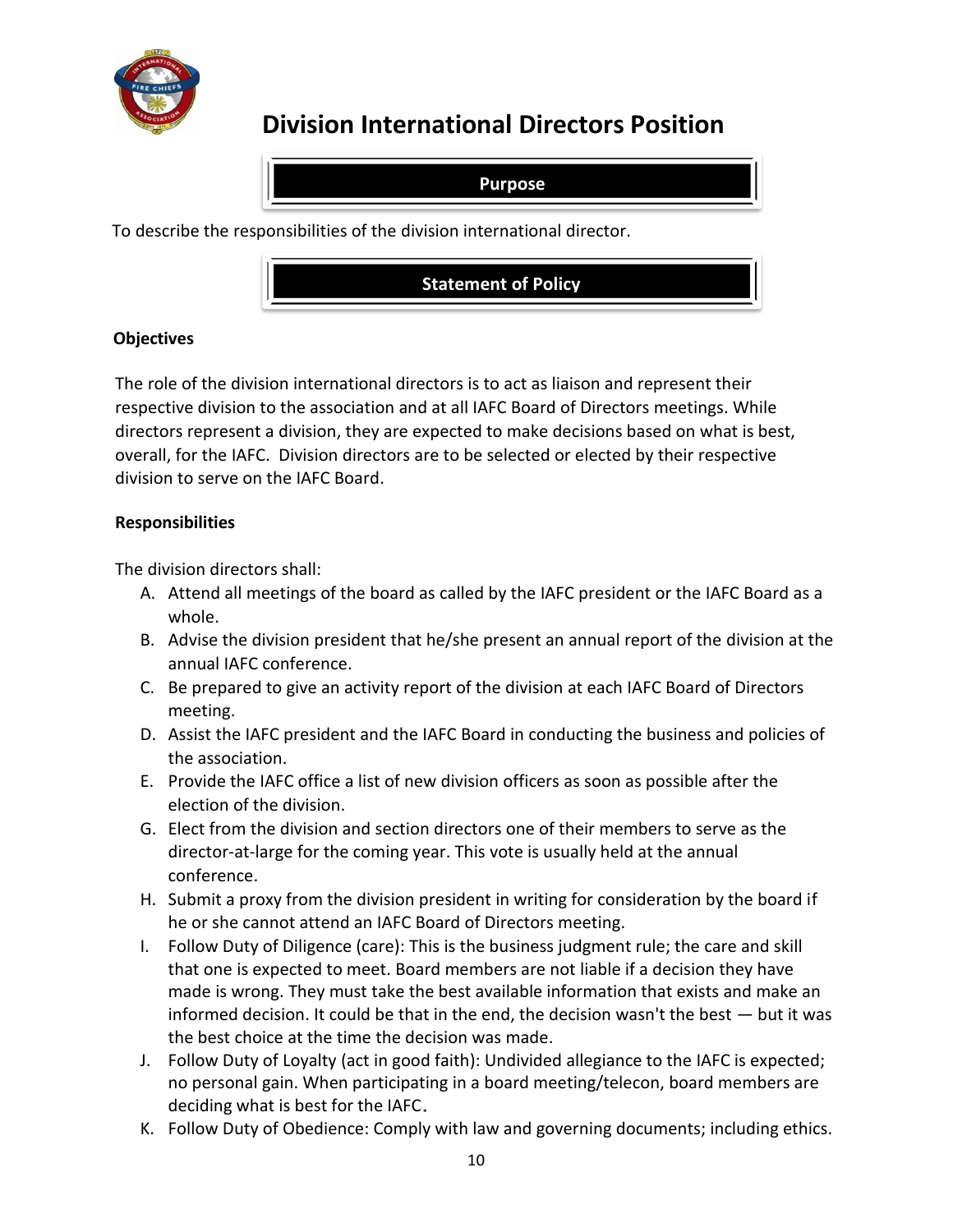

## **Division Officers**

**Purpose**

To describe the different responsibilities of each division officer.



Refer to the adopted constitution and bylaws established by the division board of directors.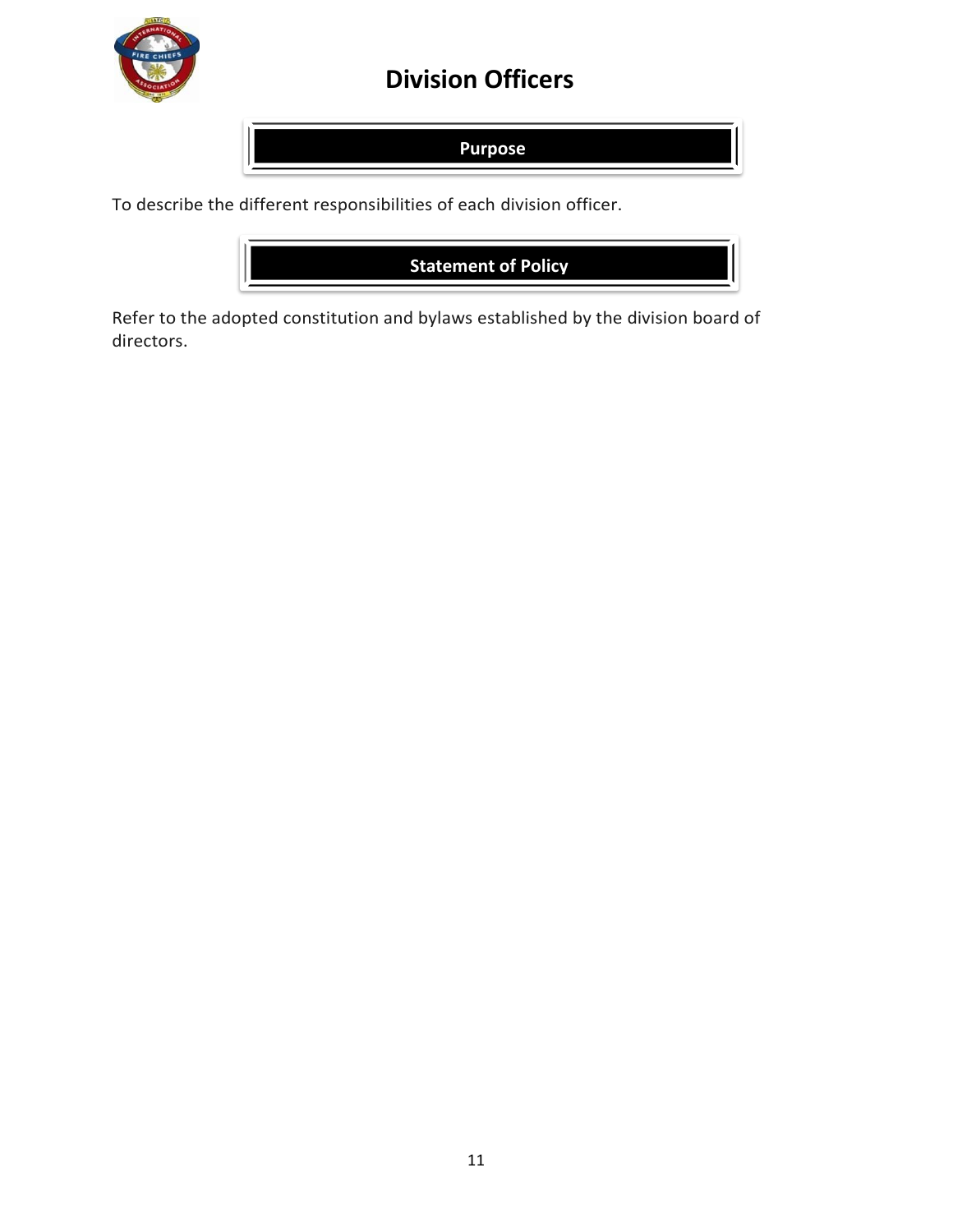

## **Division Relations with the IAFC**

## **Purpose**

To describe the relationship between the IAFC and the divisions.

## **Statement of Policy**

The relationship between the IAFC and the eight (8) division members which form part of the IAFC, and whose representatives comprise eight  $(8)$  of the 18 members of the IAFC Board of Directors ("board"), entails one of an integrated Federation. The core relationship is defined at Section 2, Article II, of the IAFC Constitution and Bylaws.

Notwithstanding that the divisions are corporate entities in their own rights, with their own governing documents (articles of incorporation, bylaws, etc.), and directors and officers. Both the governing documents and the activities of the divisions must be consistent with the programs and policies of the IAFC.

Moreover, the IAFC policies are adopted by or under the supervision of the IAFC Board. Accordingly, the policy must be deemed to reflect the consensus view that the IAFC has the primary status in the relationship with the divisions.

In light of the foregoing, the IAFC Board can exercise oversight over the activities of the divisions. For the purposes of this policy, "oversight" is defined as attention to the common outcomes desired and whether those outcomes are being achieved. The IAFC Board can also cause informed discussion to occur when progress or conditions are not satisfactory.

The purpose of oversight is to assure consistency with the policies and programs of the IAFC. Taking into account the organic nature of both the IAFC and the divisions, that oversight may be exercised either through affirmative direction (e.g., sponsoring division promotion of an IAFC program such as "Change Your Clock, Change Your Battery") or by means of a negative injunction against pursuit of a particular program or activity deemed by the IAFC Board to be inconsistent with the IAFC policies and programs. The latter is a necessarily inherent power considering that the IAFC Board could not possibly proscribe all programs or activities deemed to be inconsistent in a single document or set of documents. In the event of an anticipated or current conflict, the IAFC Conflict Resolution Process will be invoked. Entities which do not wish to federate with the IAFC for the common good, consistent with the IAFC policies and programs, are free to conduct their operations independent of, without the support of, and with no claim of affiliation with the IAFC and would no longer be considered a division of the IAFC.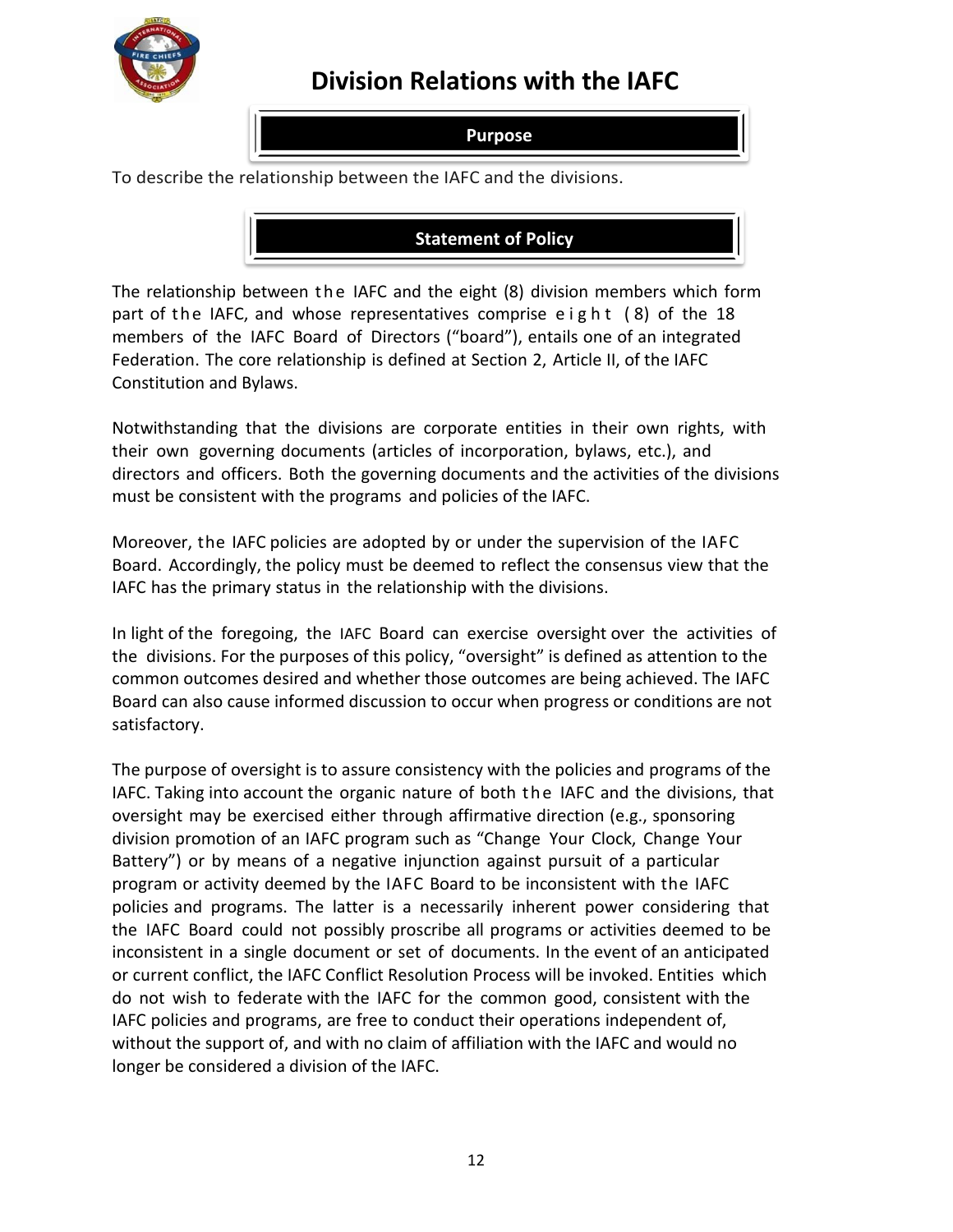The divisions are on the scene regionally and locally, supporting the IAFC initiatives and programs within their divisions and providing their own offerings that meet division-specific needs. Truly, the IAFC is only as strong as its component groups.

- A. The IAFC works hard to assist the divisions in becoming as effective as possible. The IAFC has headquarters staff responsible for promoting membership, delivering member services and assisting divisions. IAFC staff members are available for consultation and are happy to help make all leaders and divisions as effective as possible.
- B. Communication is a two-way street. In order for the IAFC to respond to the needs of the divisions, the divisions must make the IAFC aware of their needs.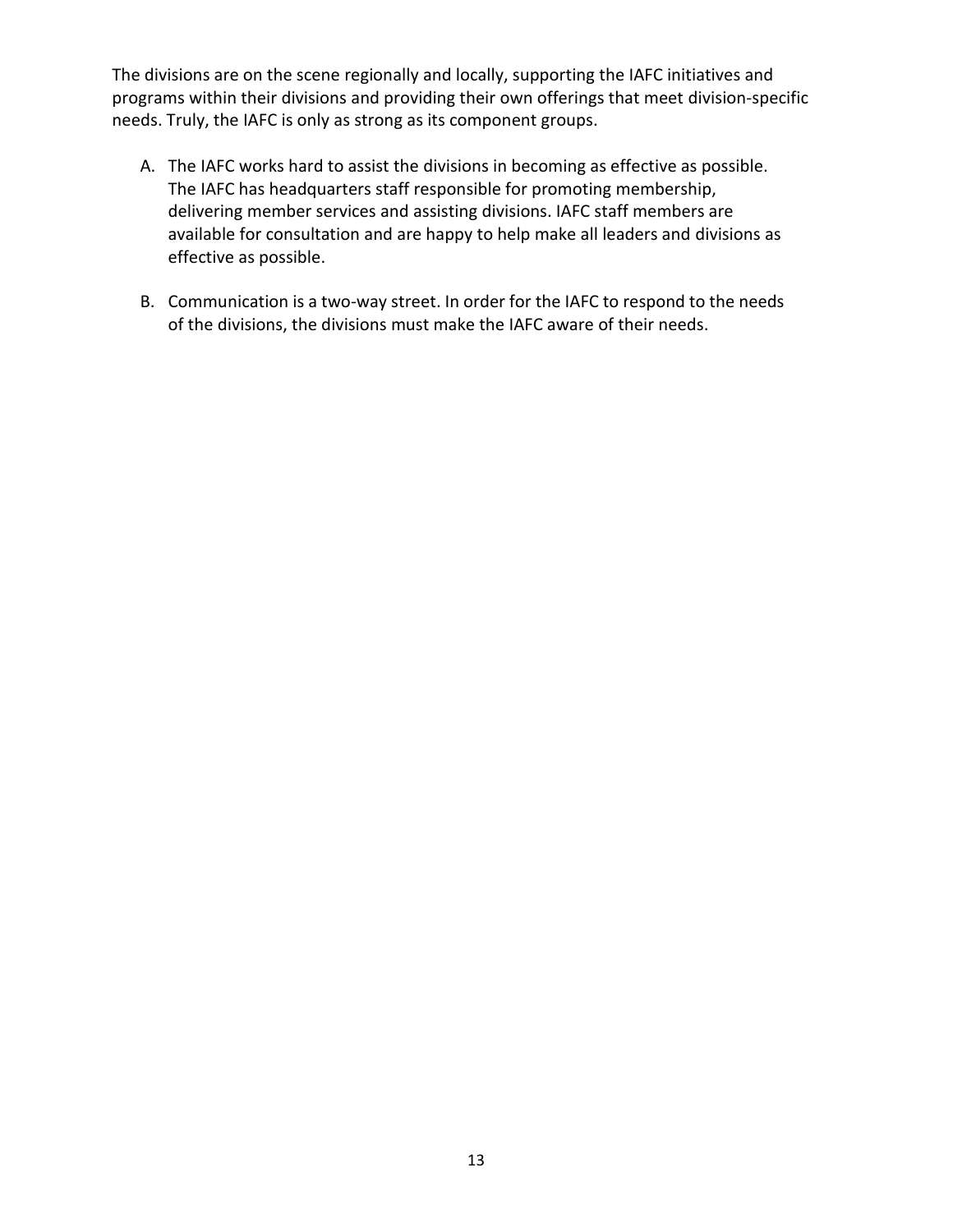

**Division Secretary/Executive Director Position**

**Purpose**

To describe the responsibilities of the division secretary/executive director.



The responsibilities of the division secretary/executive director, as defined by the incumbents in these positions, are outlined below:

## **Role of the division secretary/executive director**

- 1. Continuity of division leadership (elected leadership changes frequently)
- 2. Communication to division leadership and membership (provide information to state chiefs associations)
	- Publication (newsletter)
	- Website
	- Correspondence/updates
- 3. Finances taxes, income/expenses, audit
- 4. Liaison between the IAFC and division on general operations
- 5. Keep historical records of the division
- 6. Custodian of division assets (maintain an office; maintain equipment)
- 7. Mediator between headquarters and membership (especially Membership Department, FRI,Elections)
- 8. Membership issues in general
	- Retention tracking, arrears, list maintenance
	- Recruitment disseminate applications and workwith state vice presidents/provincials/directors
	- Liaison/resource for division/state origination information
- 9. Facilitates seminars/education at the division level
	- Manage registration
	- Process contracts
	- Plan audio/visual
	- Work with hotel (meeting site)
	- Coordinate speakers
	- Provide marketing (i.e., conferences)
- 10. FRI-division breakfast/lunch, hospitality suite, registration, IAFCbooth
- 11. Facilitate legal/contract issues
- 12. Facilitate all division committee functions
- 13. Facilitate travel arrangements for division committee functions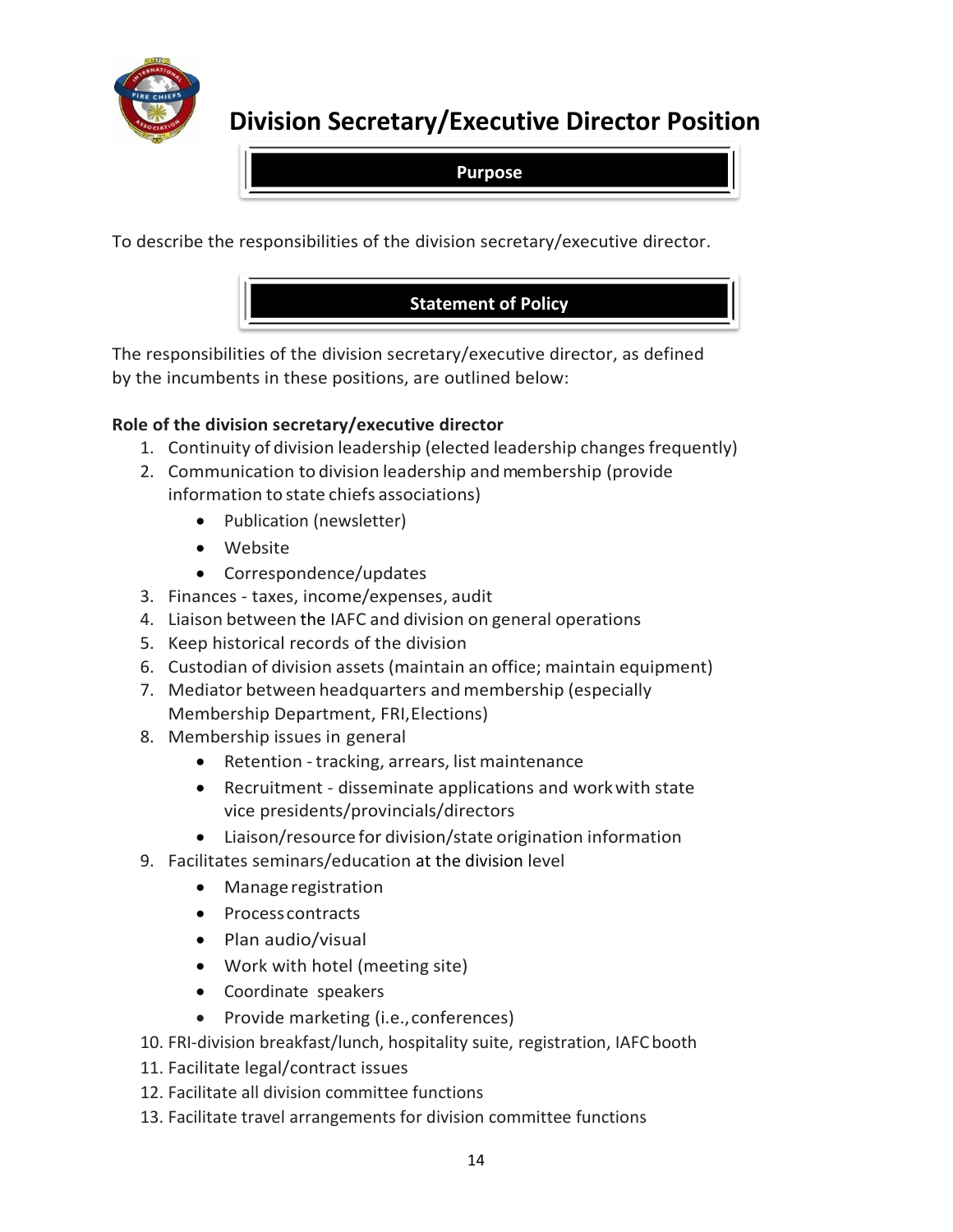- 14. Coordinate division board meetings
- 15. Attend an annual division secretary meeting
- 16. Secure adequate insurance coverage for divisions
- 17. See division job descriptions for other duties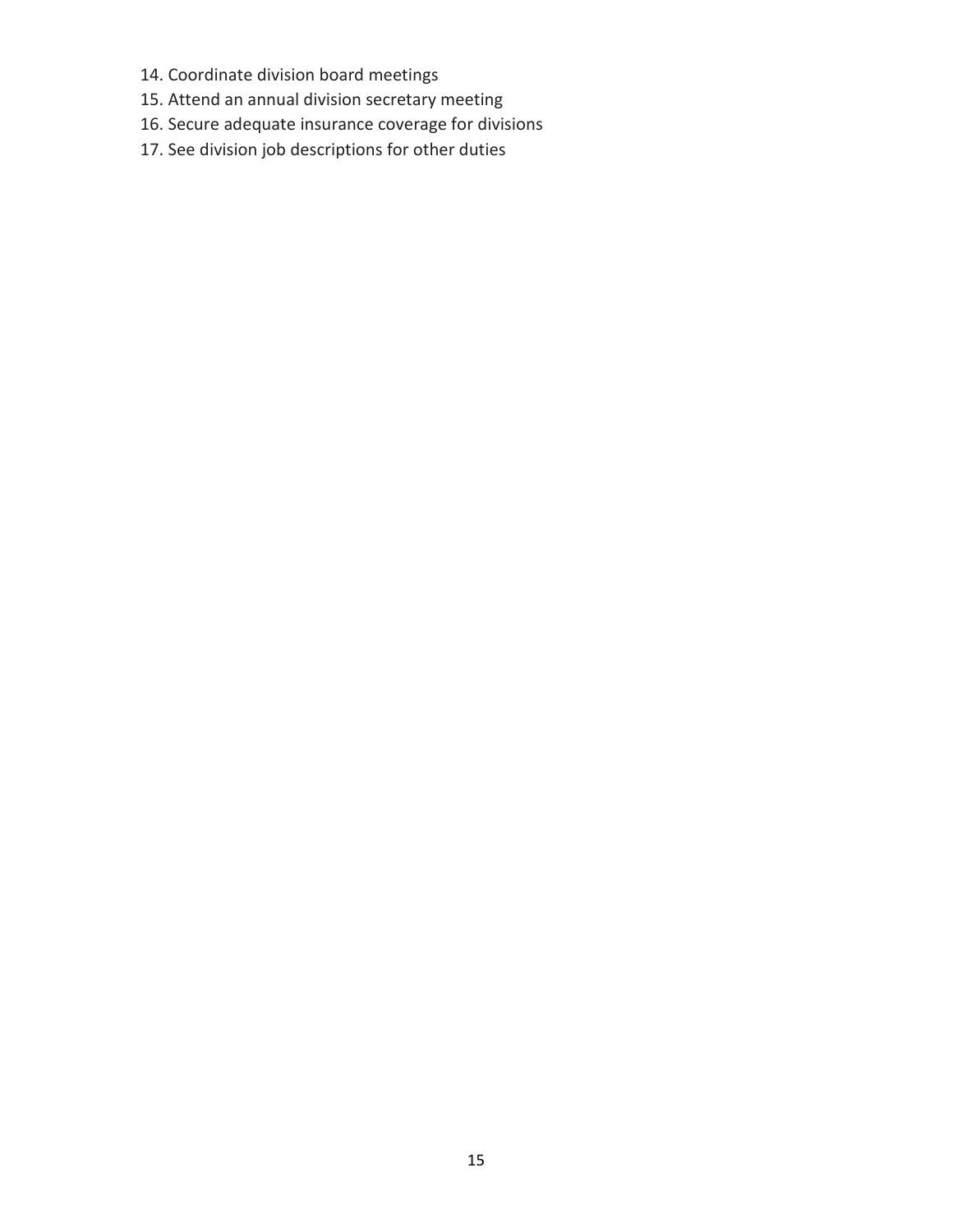

## **Division Treasurer Position**

**Purpose**

To describe the responsibilities of the division treasurer.

**Statement of Policy**

Treasurers are responsible forthe record keeping and safety of the division finances. The IAFC collects division and IAFC dues, and returns division dues to treasurers. Accurate records and reports are vital. The IAFC can help answer any questions for division treasurers on recordkeeping and reporting.

### **Taxes and Tax Returns**

The IAFC and its divisions are non-profit, which excludes them from paying many taxes. Divisions do not have to pay taxes on dues collected, but must pay taxes on unrelated business income. Unrelated business income is defined as monies received that are not exclusively germane to the goals of the group. Sales of t-shirts, bumper stickers and publication advertising are examples of unrelated business income.

To be taxable, income must possess all three of the following characteristics of unrelated business income:

- A. The income must be derived from the conduct of a trade or business- employing labor and capital to produce income.
- B. The trade or business must be carried on regularly--seasonal activities are considered regular if they occur with the same regularity as a profit-making business of the same kind.
- C. The trade or business must not be substantially related to the purpose for which the organization was granted an exemption--educational courses are related to IAFC purpose; therefore, income from them would not be taxable.

Unrelated business is not encouraged: If the IAFC or a division were to engage in too much unrelated business, the IRS may seek to revoke the tax-exempt status of the association; therefore, be careful!

All unrelated business income must be declared on federal Form 990. Taxes must be paid on this money.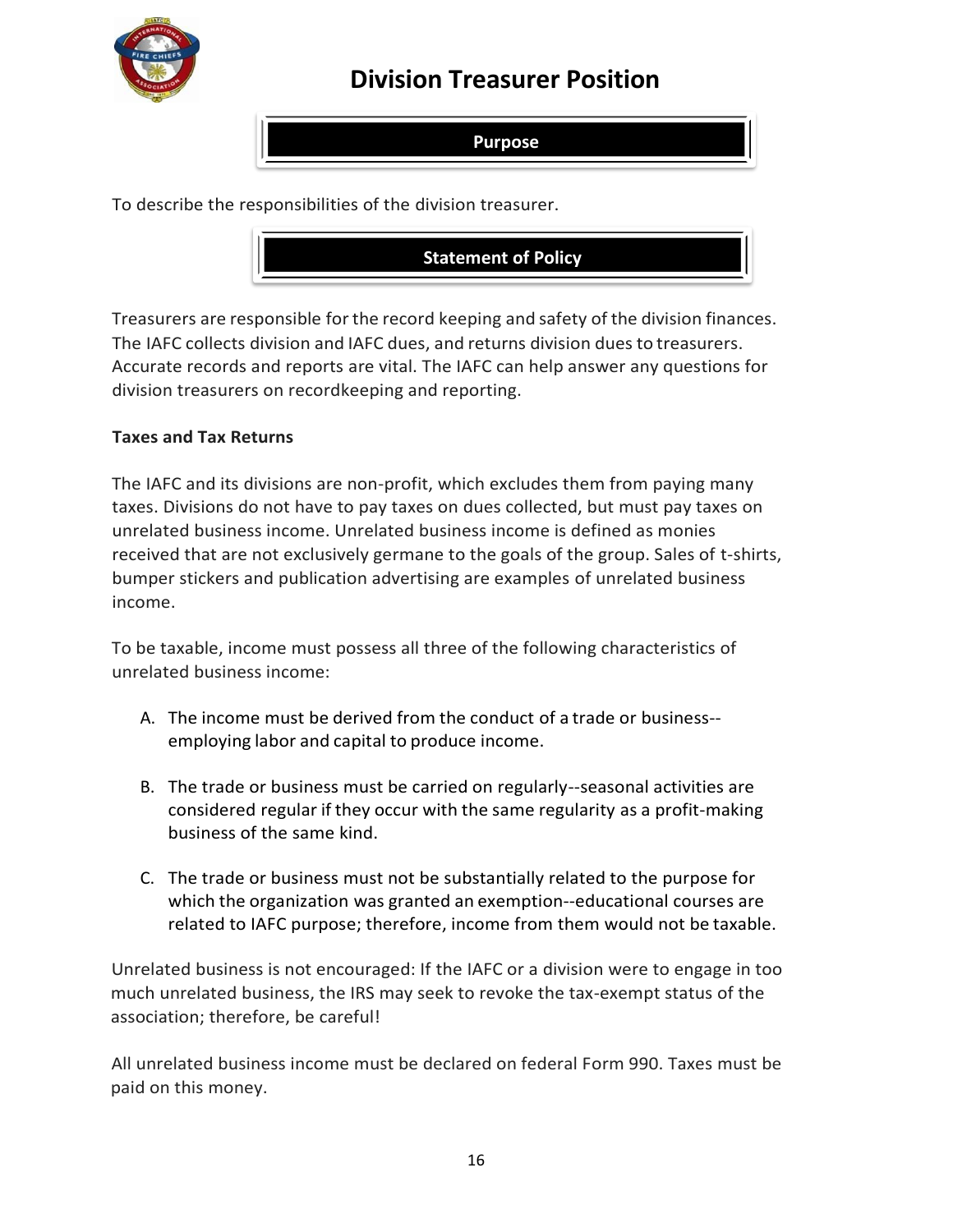Divisions that receive gross revenues exceeding an average of \$25,000 per year over a three-year period must file federal tax Form 990. Form 990 is an information form. The form is not used to report taxable income. Taxes are not paid on dues or meeting revenue.

Division treasurers are urged to check with an accountant to determine federal, state, provincial, territorial and local tax reporting requirements.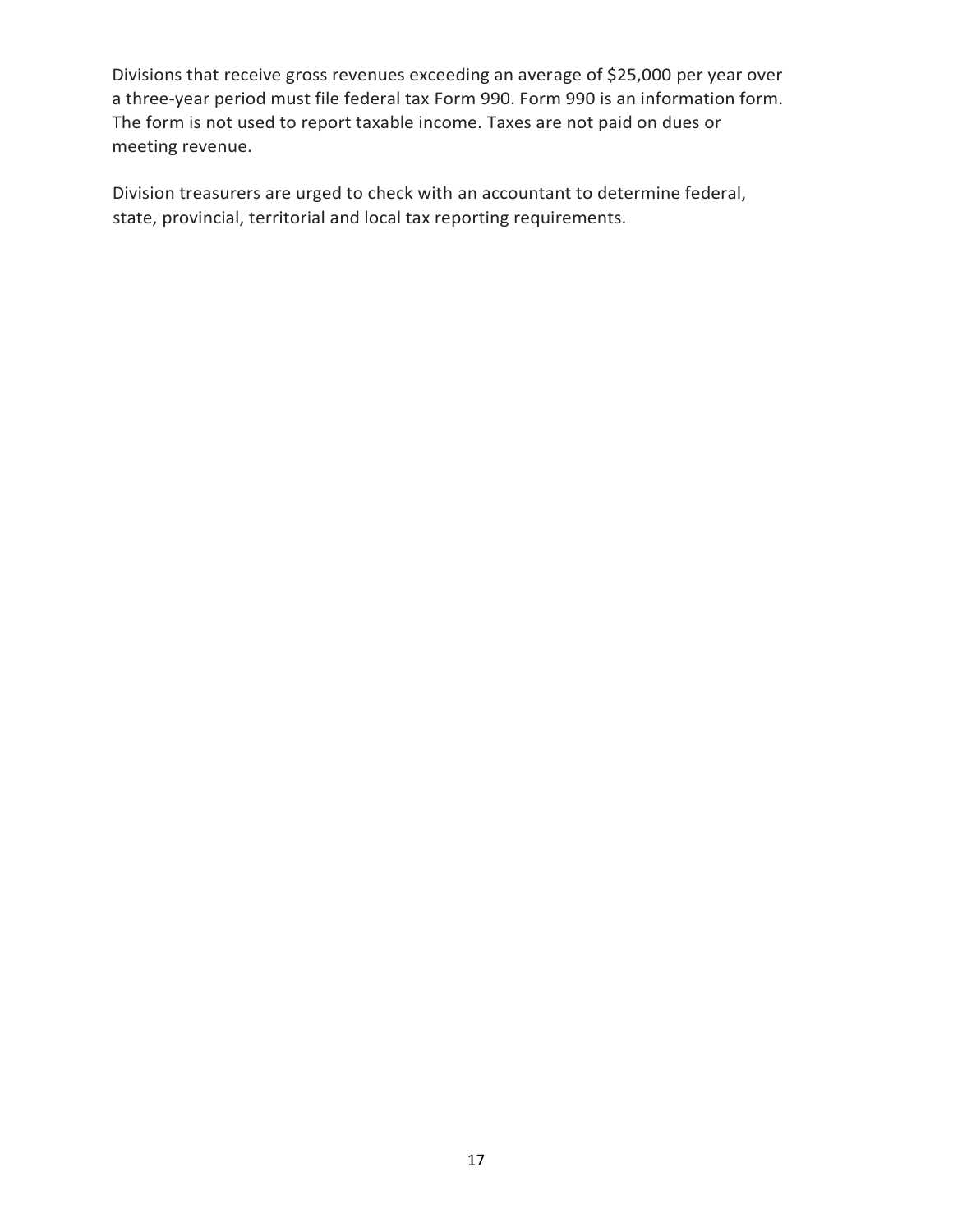

## **Establishing Committees in Divisions**

## **Purpose**

To provide guidelines to divisions for establishing various committees.

## **Statement of Policy**

Committees are vital to the IAFC and its divisions. Committees are the workhorses of the divisions. Divisions help determine the content of educational programs, help develop public relations materials and encourage member involvement in all activities. Without committees, boards of directors could not function effectively. The committees prepare recommendations for the board to approve, and plan and implement programs.

## **Division Committee Policy**

Division constitutions and bylaws dictate standing committees; e.g., nominations and elections, constitution and bylaws and resolutions and membership. The division president isfree to appoint other committees as necessary.

#### **Use of Committee Manual**

Divisions are encouraged to utilize the IAFC Committee Manual format in operating their committees.

## **Committees Need Objectives and Members**

Committees need objectives and members. Objectives are the final destination for the committees: What they are expected to accomplish during the year? Objectives are related to the division long-range plan and help the division reach its goals.

- A. To be the leader in exchanging ideas and knowledge in areas affecting the safety of lives and property from fire
- B. To encourage the delivery of prehospital emergency medical services by the fire service to relieve human trauma
- C. To ensure appropriate governmental regulations are in place to encourage the profession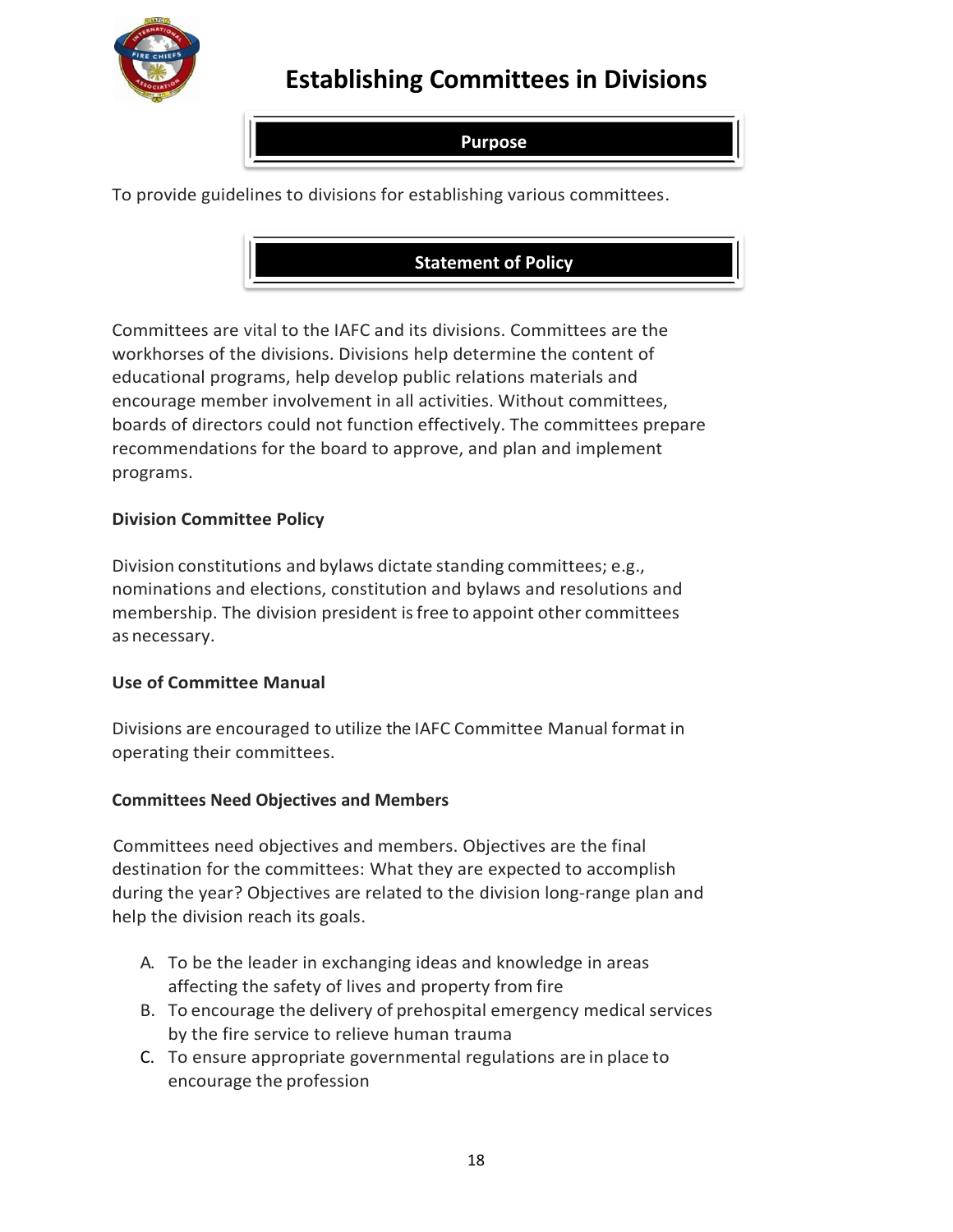## **Purpose and Goals**

Like the IAFC, each division has a purpose and goals outlined in its constitution and bylaws. Through the long-range planning process, the goals may need to be changed. Committee objectives will reflect the new goals and will help the division meet those goals. The members allow the objectives of the committees to be accomplished.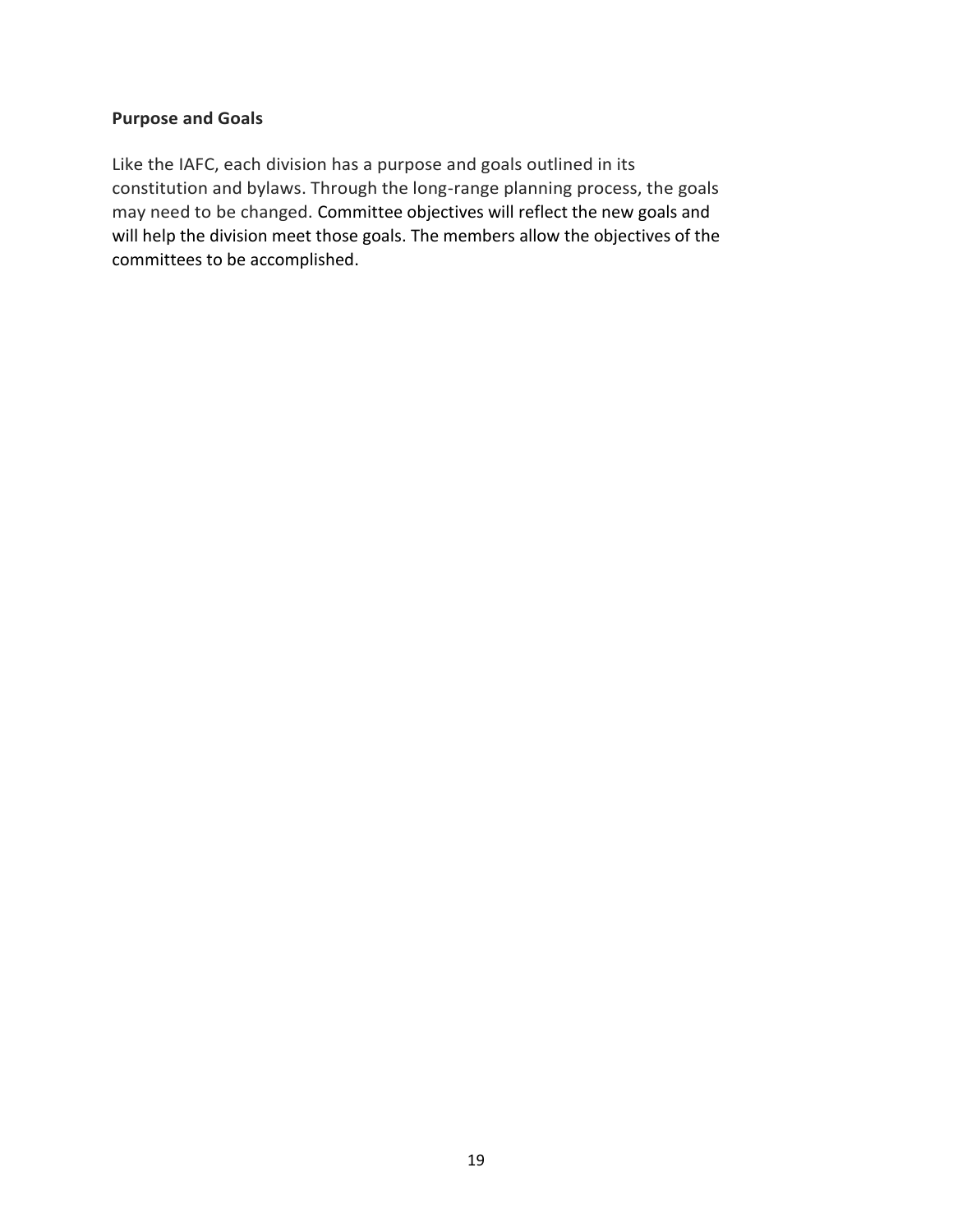

## **Fees for Professional Services to Divisions**

**Purpose**

To provide consistent treatment, professional and cost efficient services to divisions for conference, workshop or special project management services.



The IAFC has sole approval authority for conferences, workshops or special projects whenever a division's activity may financially and/or legally bind the IAFC for debts incurred and/or contractual obligations.

The IAFC can offer a number of services at various costs to divisions.

- A. Division Stationery and Business Cards: IAFC logo letterhead, business cards, envelopes, pocket badges.
- B. Conference Planning: Assistance to divisions on arranging meetings, including conference promotion, site selection, faculty and evaluation.
- C. Newsletter Preparation: Complete production of division newsletters, including editing stories, typesetting, printing and mailing.
- D. Staff Attendance at Division Meetings: At the request of a division, IAFC subject matter staff is available to attend division board/leadership meetings to discuss current IAFC activities; travel and lodging costs to be paid for by division.

Except for those costs listed above, the IAFC will not charge the division/section for any administrative, management, finance or G&A expenses unless otherwise agreed.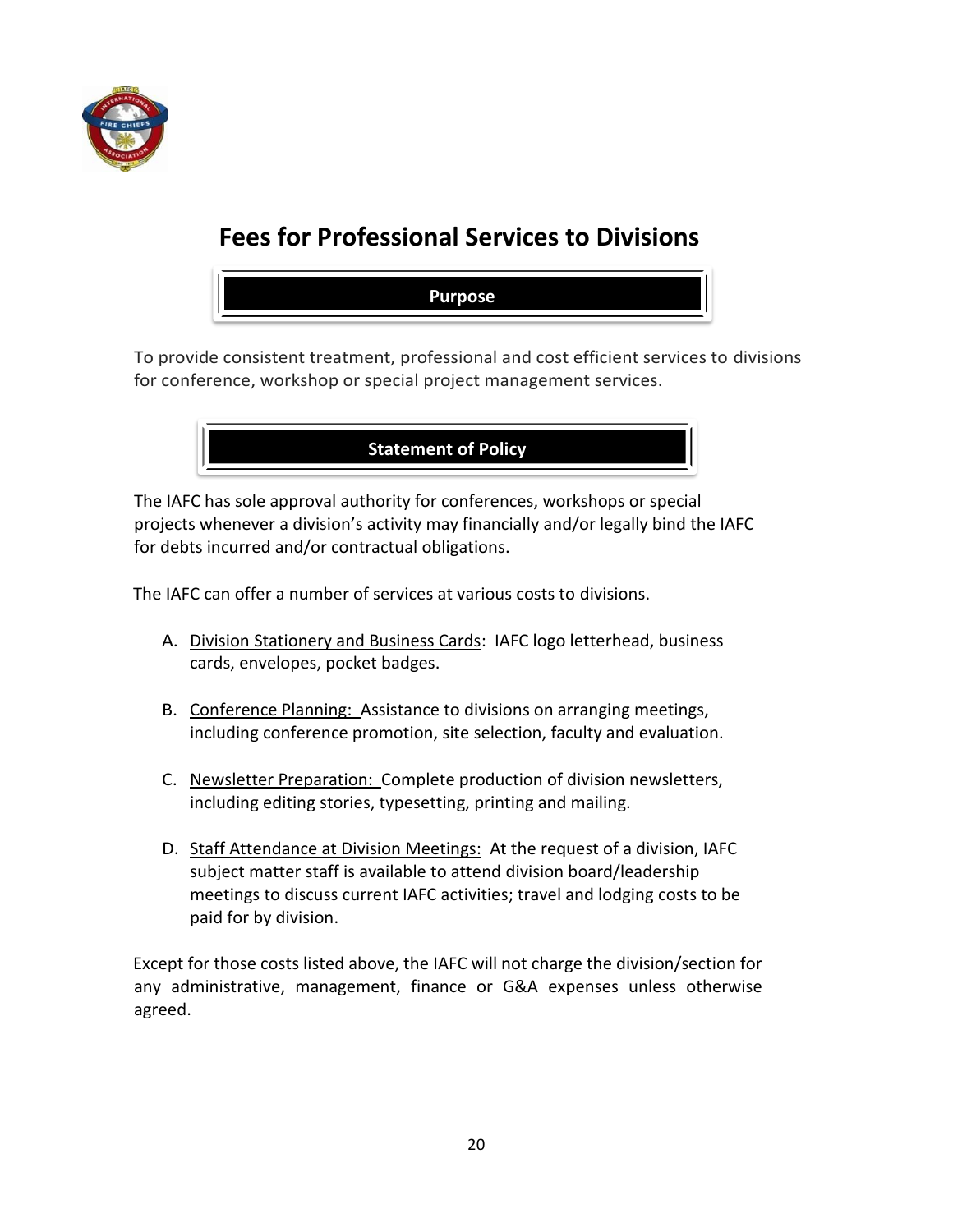

## **FRI Division Policies**

**Purpose**

To provide an understanding of IAFC division involvement and responsibilities at FRI.



Division secretaries provide assistance with customer service needs including assisting with onsite registration and time in the IAFC booth during FRI. In exchange, each division will receive the following compensation:

#### **Division Secretary**

- Complimentary suites for six (6) nights at the division headquarters hotel
- Complimentary full conference registration for self and partner
- Transportation expenses on own

#### **Division President**

- Complimentary housing for four (4) nights at the division headquarters hotel
- Registration fees and transportation expenses on own

#### **Division Secretaries Meeting**

- During FRI, division secretaries convene to discuss issues of interest to all divisions. In addition to IAFC staff, conference housing and registration staff are requested to attend to address any issues that need to be resolved
- Additional agenda items, such as the work schedule for FRI registration and dates of the next leadership orientation/division secretaries meeting are discussed

#### **Division Luncheons**

- Each division hosts a luncheon for its division members at FRI
- The expenses for the luncheons are included in each division's budget
- IAFC staff works with the secretaries to ensure a quality meal at a price point that is appropriate for all budgets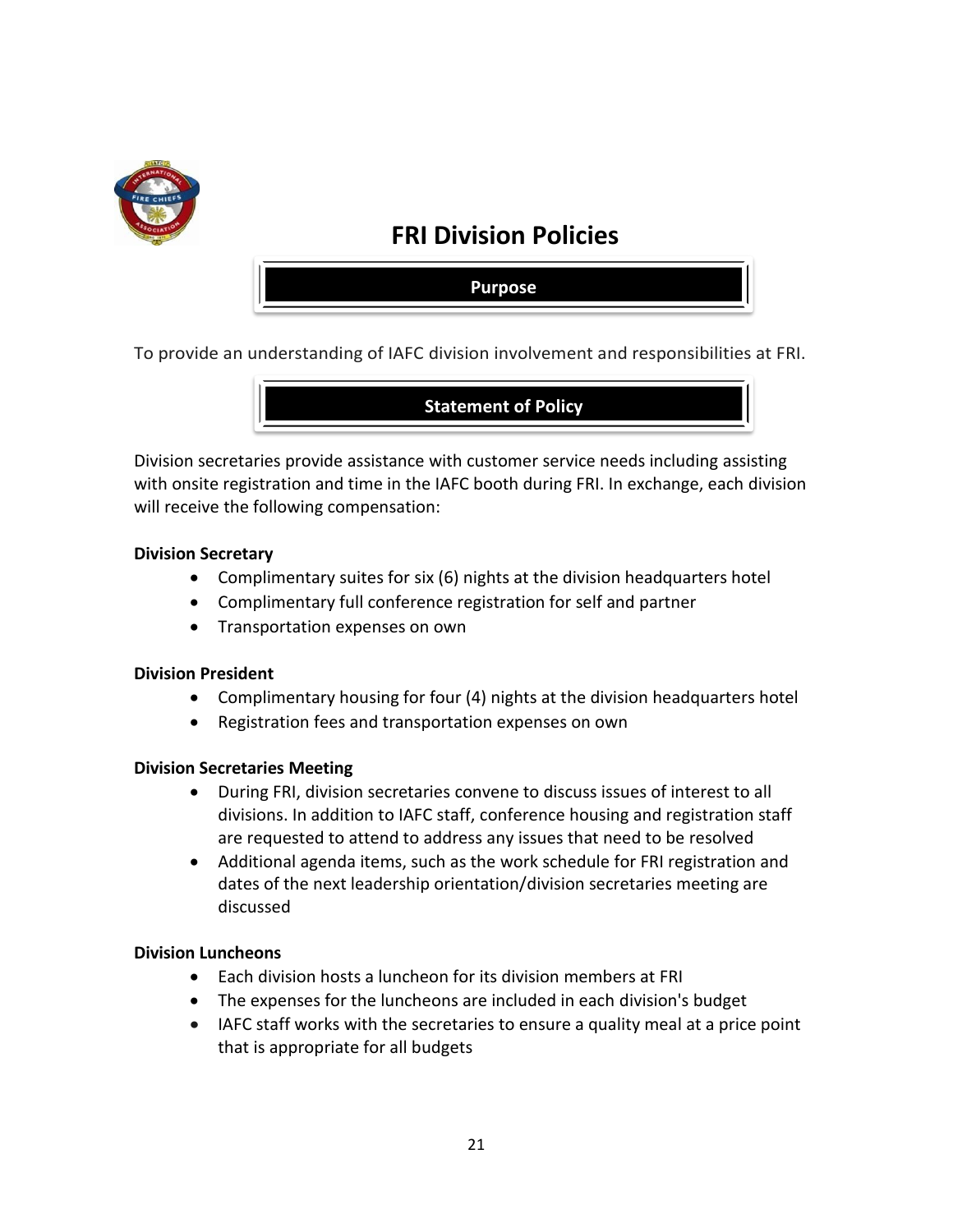

## **Intellectual Property and Logo Usage**

**Purpose**

To describe terms and conditions related to use of the IAFC name, identity and logo.

**Statement of Policy**

The official name, acronym, and logo (hereinafter "Mark") of the International Association of Fire Chiefs, Inc. (IAFC) are owned by the IAFC and shall be reserved for the exclusive use of the association, and may only be used by others as authorized in accordance with the terms and conditions described herein.

Use of the IAFC logo requires prior approval of the IAFC CEO/executive director (or designated representative) for all persons, businesses, IAFC affiliates and other entities seeking to use it. Applicants must read and must submit an IAFC logo usage application, accompanied by samples of products, publications, etc., that will bear the IAFC logo.

Upon the approval of the IAFC CEO/executive director, the IAFC will make its logo available in a format appropriate for either print or electronic media. Licensees must follow the logo guidelines as spelled out in IAFC logo style guide and the Statement of Relationship as set forth in the Attachment. The logo may not be revised or altered in any way, and must be displayed in the same form as produced by the IAFC, except that the logo may be enlarged or reduced in size proportionally.

The logo may not be used in any manner that, in the sole discretion of the IAFC, discredits the IAFC or tarnishes its reputation and goodwill; is false or misleading; violates the rights of others; violates any law, regulation or other public policy; or mischaracterizes the relationship between the IAFC and the user. This includes, but is not limited to, any use of the logo that might be reasonably construed as an endorsement, approval, sponsorship, or certification by the IAFC of the user, the user's business or organization, or the user's products or services, or that might be reasonably construed as support or encouragement to purchase or utilize the user's products or services, unless such use is explicitly permitted in a separate contractual document approved by the IAFC CEO/executive director.

Use of the logo shall create no rights for users in or to the logo or their use beyond the terms and conditions of this limited and revocable license. The logo shall remain at all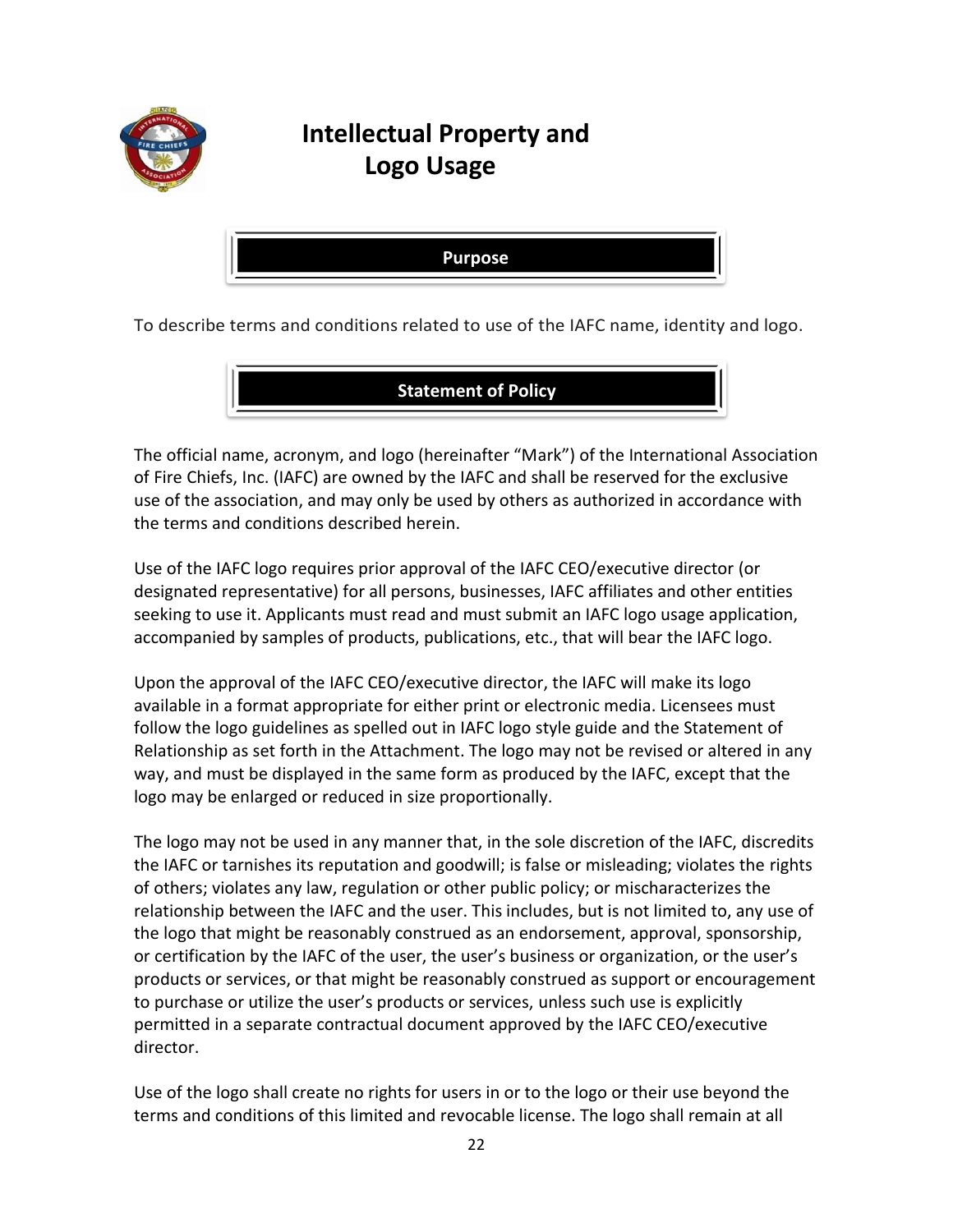times the sole and exclusive intellectual property of the IAFC. The IAFC shall maintain the right, from time to time, to request samples of use of the logo from which it may determine compliance with these terms and conditions.

Divisions and section logos that incorporate the IAFC name and logo within their design shall comply with the terms and conditions stated herein, including all graphic elements and style usage.

Without further notice, the IAFC reserves the right to immediately prohibit use of the logo if it determines, in its sole discretion, that a user's logo usage, whether willful or negligent, is not in strict accordance with the terms and conditions of this license, otherwise could discredit the IAFC or tarnish its reputation and goodwill, or that the original intended and permitted use(s) for the logo has expired. In addition to the express rights to immediately prohibit the use of the logo as provided for herein, the IAFC may at any time revoke the license granted herein, without cause, by providing to the [requesting organization] thirty (30) days' advance written notice.

## Statement of Relationship to Accompany Logo Usage

## Corporate Partner, Association, Event

When the IAFC is involved in a corporate (or another association or event) relationship, a statement defining the relationship between the IAFC and the external entity and/or product must be published in accompanying materials (print and electronic). Examples include:

## *Corporate Supporters*

 (Name of Company) is proud to support the IAFC (company also may use the phrase "IAFC Supporter" to accompany logo)

## *Cause-Related Initiatives*

 The IAFC is proud to join with (Name of Company) to support the (Name of Program/Initiative)

## *Affinity Programs*

- As part of your IAFC membership, you are eligible to receive (Name of Promotion/Discount)
- This offer is given in association with the IAFC

## *Sponsorships of IAFC Conferences/Events*

- (Name of IAFC Event) is sponsored by (Name of Company)
- (Name of Company) is a proud sponsor of (Name of IAFC event)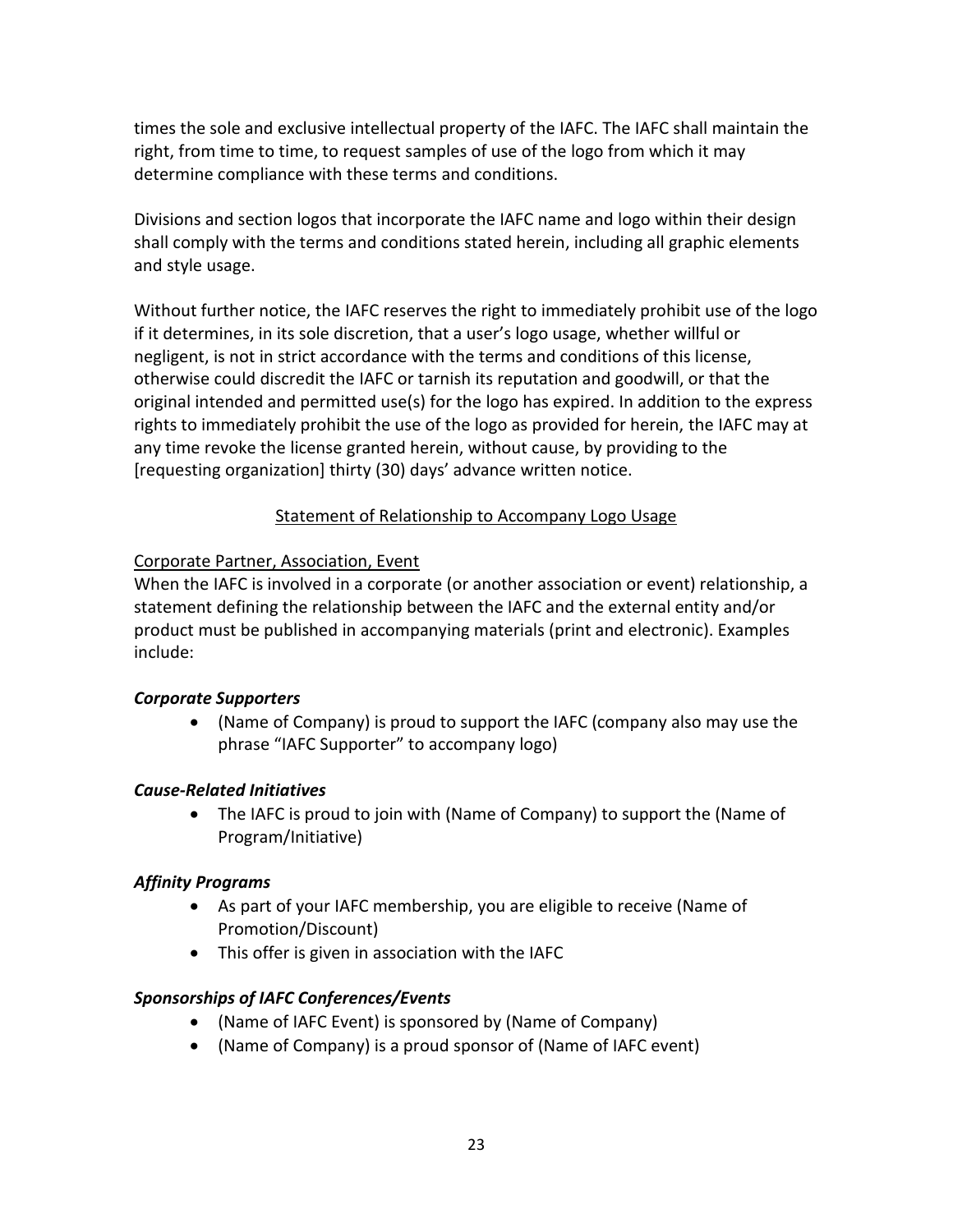### *Co-Branded Conferences/Events*

• Presented in partnership with the IAFC.

### *Sponsorship of the IAFC-authored document*

 The IAFC wishes to thank (Name of Company) for its financial support for publication of this document. The IAFC is solely responsible for selection of the author and the views and opinions expressed herein.

### *Sponsorship of a document the IAFC distributes, but is NOT the author.*

 This document was funded in its entirety by (Name of Company). The views and opinions expressed herein are those of the author(s) solely and do not necessarily represent an official position of the IAFC.

#### IAFC Member

An IAFC member who is in good standing with the IAFC may, consistent with this policy, use the IAFC name and logo, provided such use is in conjunction with the phrase "member of." In no instance, may an individual member use the phrase "member of" to associate its company or business as an IAFC member.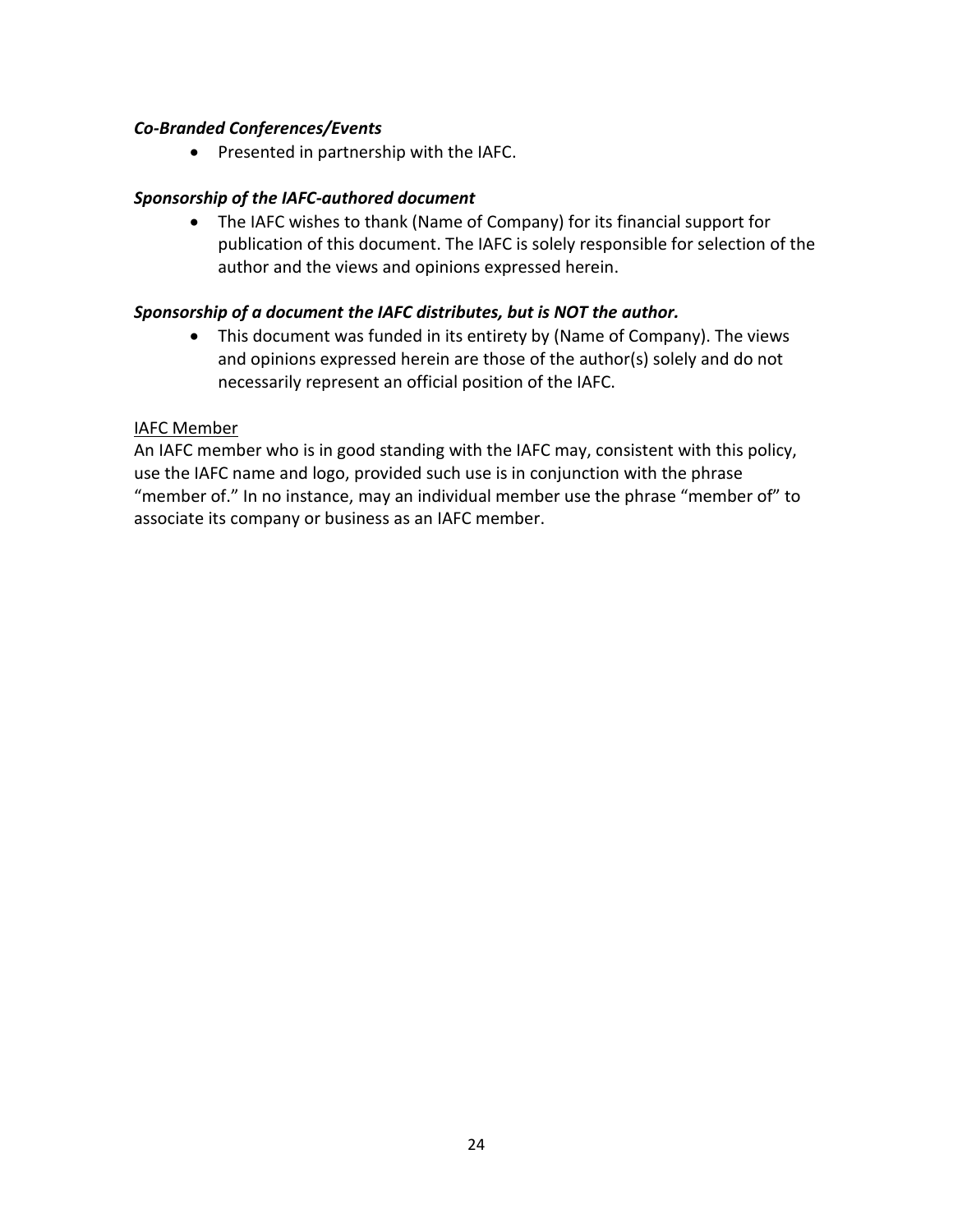

## **Lobbying Issues**

**Purpose**

To provide guidelines to the divisions regarding government relations issues.



Lobbying

The IAFC and its divisions are classified under Internal Revenue Code 501(c)(3). This status is open to organizations that are exclusively educational, charitable, religious and/or scientific. Section 501(c)(3) organizations can accept charitable contributions, can more easily qualify for lower postal rates, and generally do not have to pay state or local taxes. The IAFC and its divisions may not participate, directly or indirectly, in any federal, state or local political campaigns. The IAFC and its divisions may not maintain a political action committee.

### **Legislation**

The fire service today must deal with different mandates from both the federal and state governments.

- A. Through policies by the U.S. Department of Homeland Security and other agencies, federal mandates are playing an increasing role in the operations of local fire departments. IAFC headquarters employs government relations and policy staff in Fairfax, Virginia, to serve as the IAFC interface with the U.S. government to achieve the goals of the IAFC and its divisions and sections. All federal legislative efforts should be coordinated through the IAFC Government Relations and Policy Department. This department can help division and section leadership meet with the appropriate executive branch agencies and legislative committees. In addition, the IAFC Government Relations and Policy Department can supply advice in navigating the changing and more rigorous federal ethics laws and regulations.
- B. Because they operate within the corporate structure of the IAFC, sections are required to keep track of their lobbying expenses under the 62702 expense code and report these expenses quarterly to the IAFC Government Relations and Policy Department. The department will include these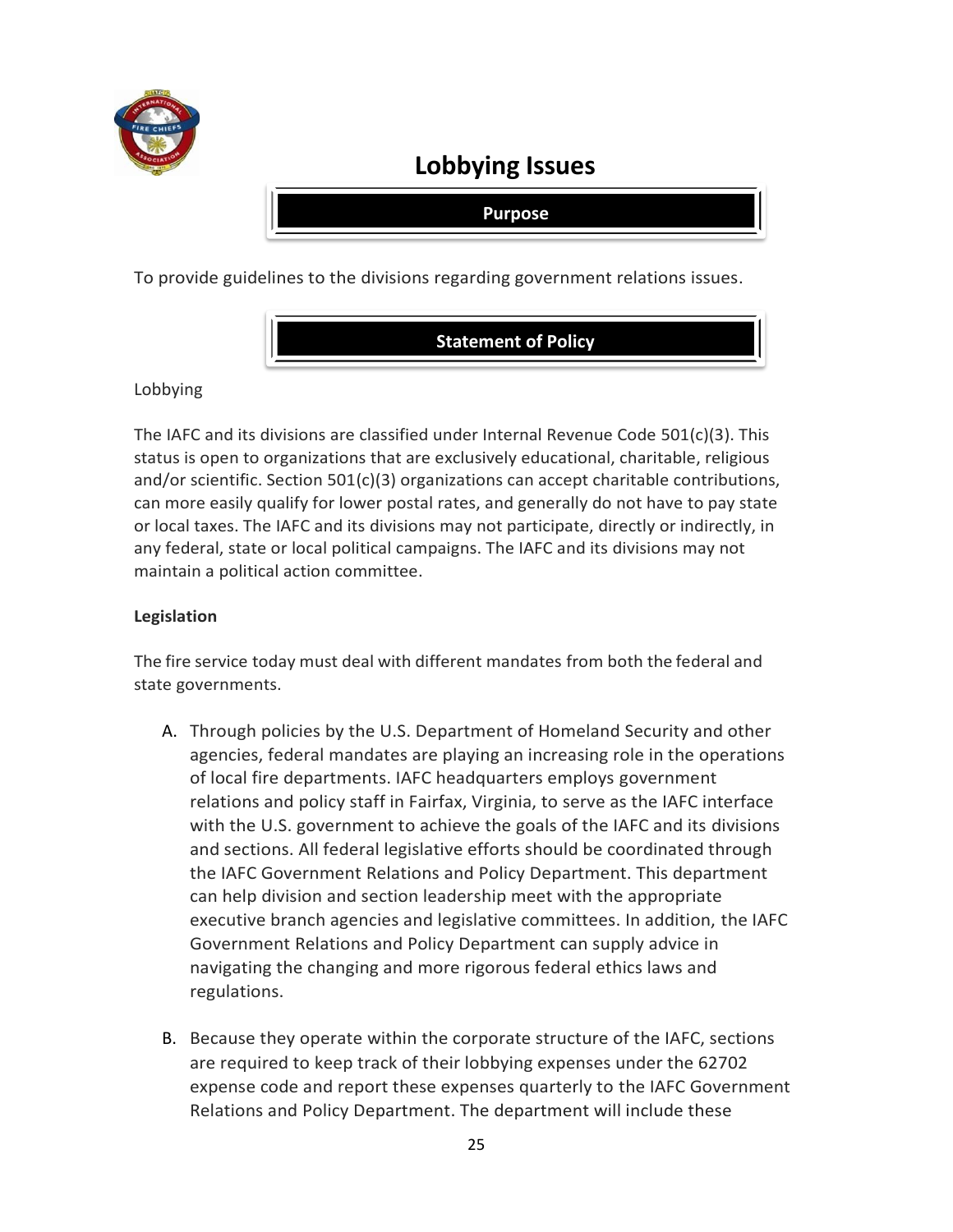expenses, when it files its quarterly lobbying reports to the U.S. Senate and House of Representatives.

C. State legislatures also are becoming more engaged in passing legislation that affects the fire service. Many state fire chiefs' organizations are involved with their states' legislative activities, and have hired lobbyists to represent them in their state legislatures. The division's elected leadership, and especially the state vice presidents, is encouraged to develop strong working relationships with the state fire chiefs' organizations in their states to provide assistance and support for common legislative goals.

#### **Giving Testimony**

Members, especially board of directors and committee chairpersons, are frequently asked to testify on behalf of the organization. The IAFC maintains an active role in preparing positions on federal legislation through its staff. If an individual is asked to testify, he or she should prepare by consulting with IAFC staff members and be prepared to provide individual expertise in giving that testimony. In addition, the division and section elected leadership and state vice presidents are requested to inform the IAFC Government Relations and Policy Department whenever they testify or take a public position on a state or local issue, and use the name of the IAFC or the division. This is to ensure that all of the IAFC, and the divisions and the sections public policy positions are consistent across the country.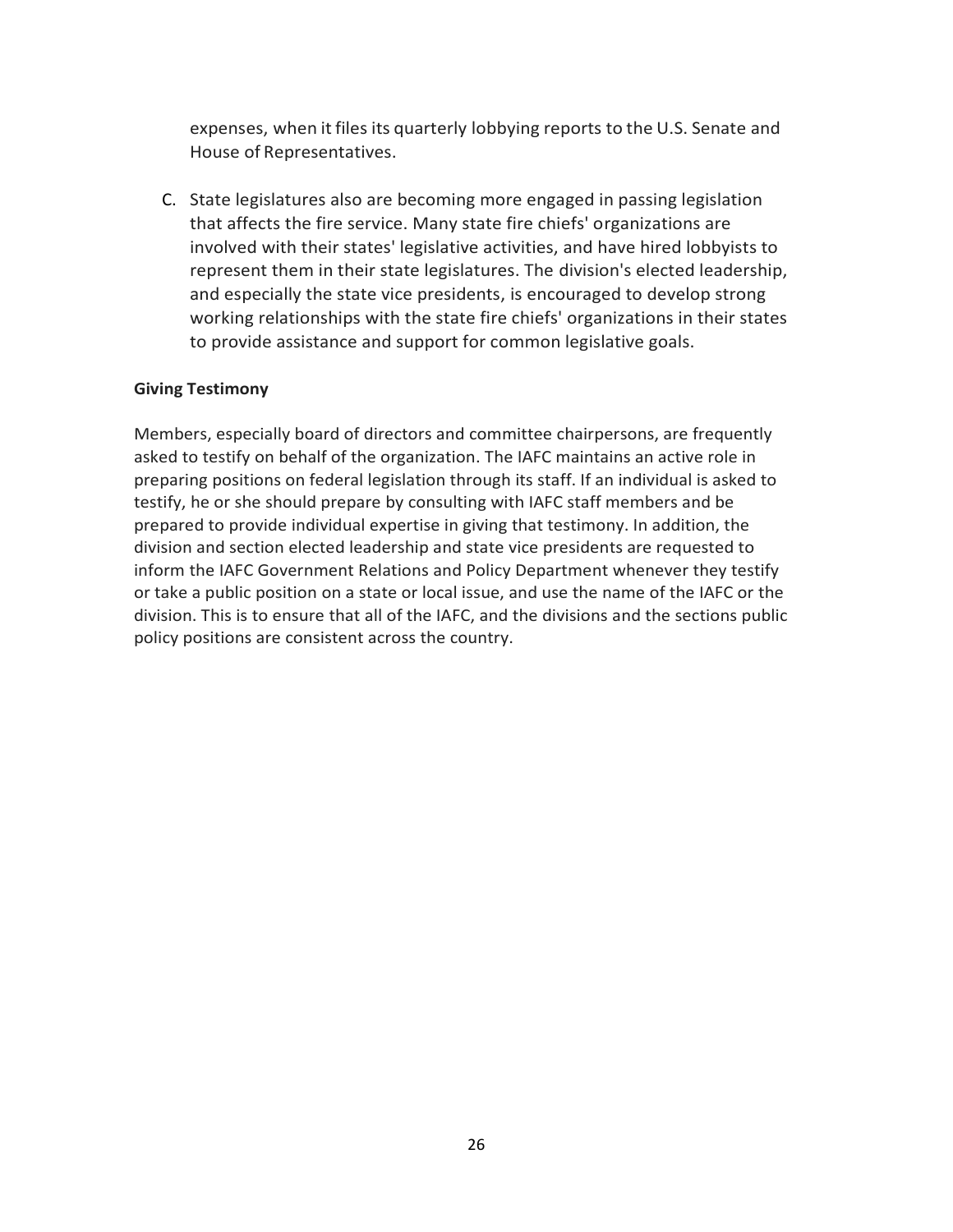

## **Obtaining Legal Counsel from IAFC**

**Purpose**

To instruct the divisions to contact the IAFC with any legal questions they may have.

**Statement of Policy**

The IAFC has access to an association attorney. Divisions or sections with legal questions about contracts, legality of a project the organization wishes to undertake, etc., are welcome to contact the IAFC. Appropriate costs will have to be discussed on a case-by-case basis.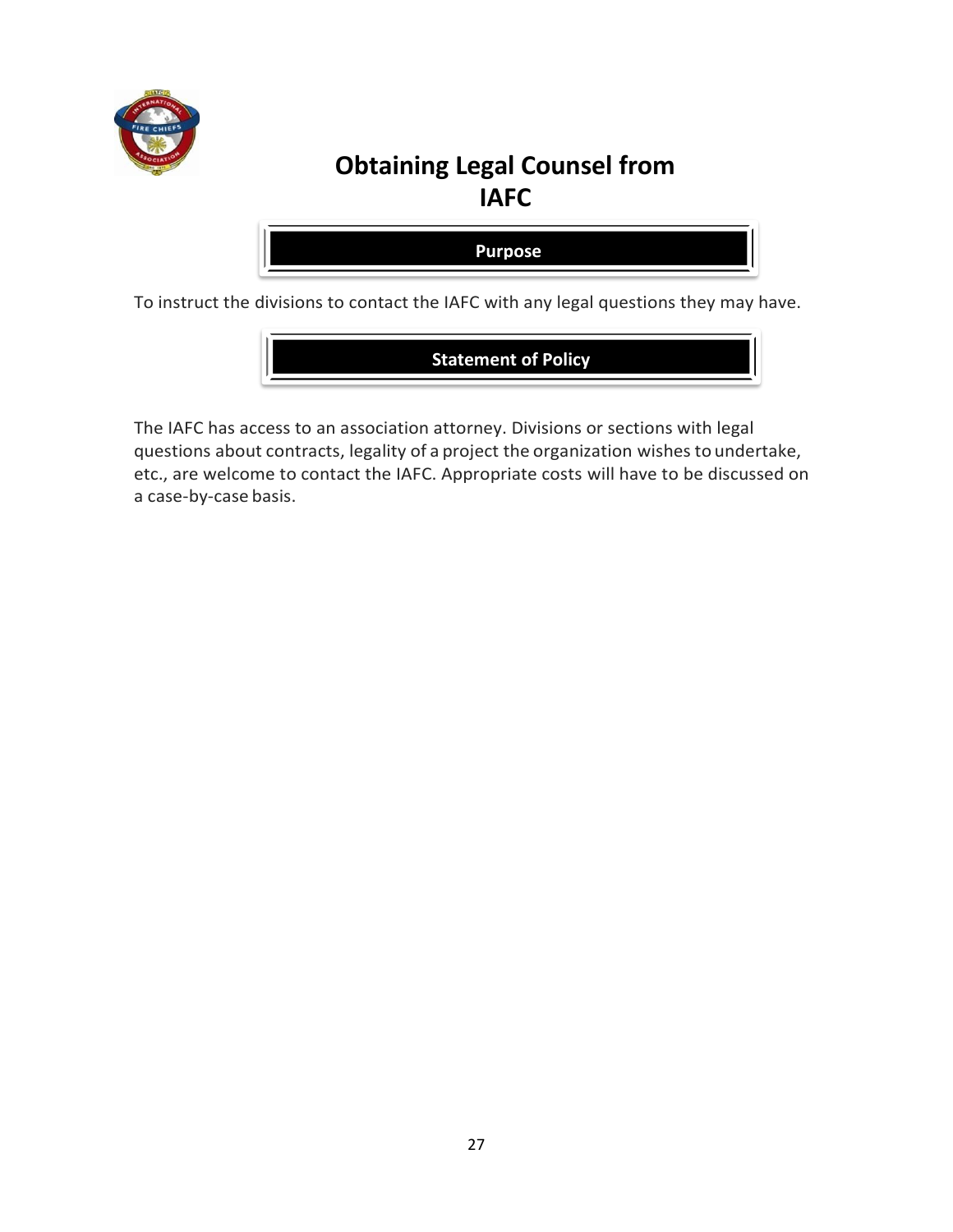

## **Position/Policy Review and Approval Process**



To establish a process for a member, division, section or committee to submit a draft position/policy statement for consideration by the IAFC Board of Directors.

The board may receive a draft position/policy statement from:

- An individual IAFC member, a local/regional or state chiefs' association. **(THIS MUST BE SENT THROUGH THE IAFC DIVISION TO GAIN ENDORSEMENT BEFORE SUBMITTAL TO THE BOARD OF DIRECTORS.)**
- IAFC section, division or committee,
- As a resolution by the membership,
- A member of the board of directors, or
- As a resolution by an allied organization with a request to the IAFC Board of Directors for a position to be taken.

## **Statement of Policy**

**Issue Validation:** All position/policy drafts must be validated as having application and purpose to the IAFC as an organization. A draft statement must meet at least one of the listed criteria for any further consideration in the process. Does the position/policy statement involve:

- A constitution and/or bylaws change/addition.
- A potential influence, or direct/indirect mandate to an authority having jurisdiction's home rule ability to determine levels of service or costs of service.
- Modification or creation of a standard, certification or licensure which may have cost or service level implications to local service delivery agencies.
- The establishment of an organizational partnership between the IAFC and another organization or support or endorsement of another organization's initiative.
- A professional standard or guideline, which has implications for IAFC members.
- A formal position regarding a matter of congressional or statutory interest.
- Any actions which may have a substantial impact on the IAFC, its organization, or its members.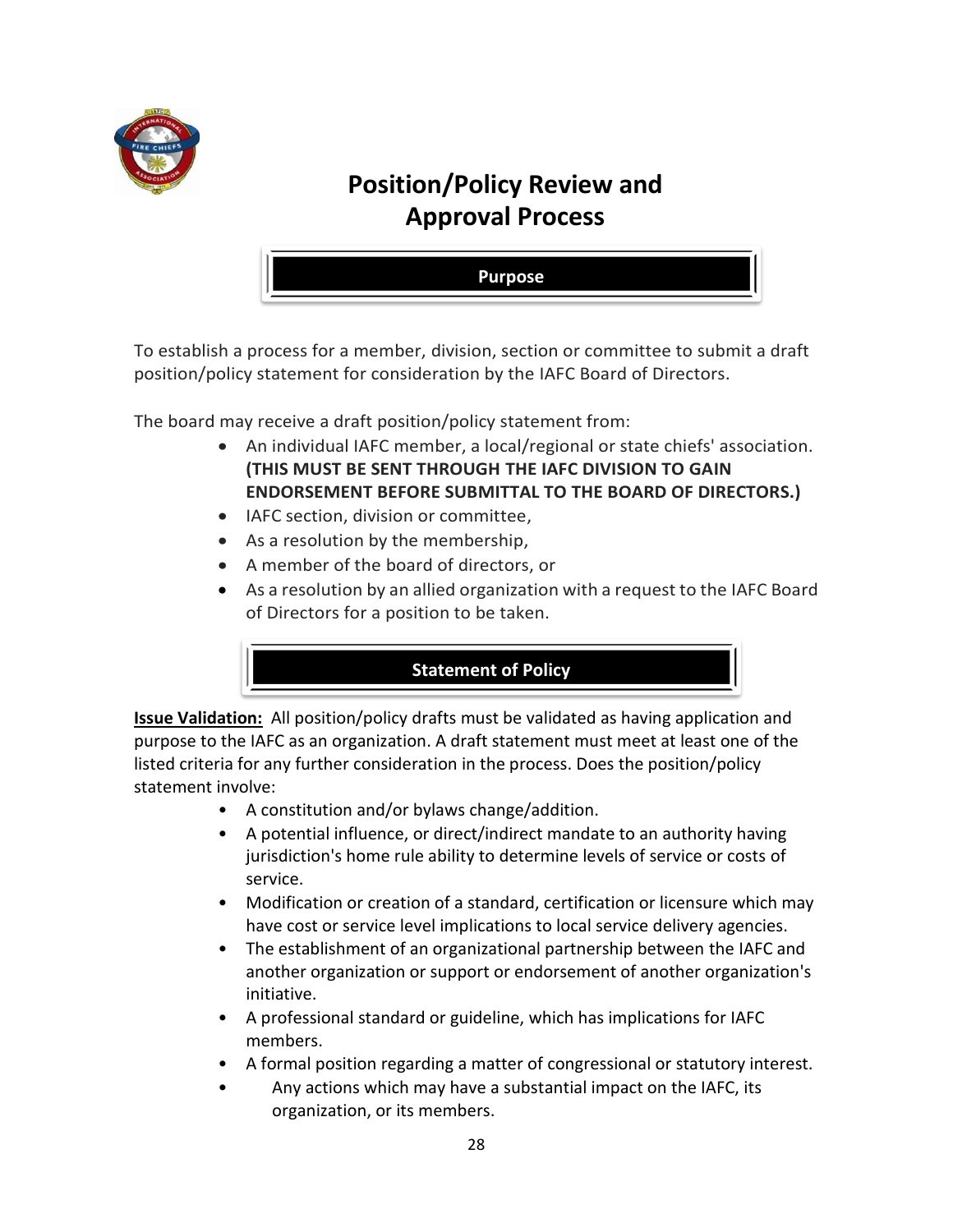• Positions/Policies submitted for consideration fall into one of the following categories.

**Constitutional/Bylaws:** An amendment, addition or deletion of the association's governing documents; usually requires a membership vote (these would be policy issues, not statements of position).

**Position Statement:** The officially adopted position of the IAFC regarding a matter of significant importance and influence to the members of the association.

**Policy Statement:** A policy adopted by the IAFC Board of Directors as a matter of internal guidance to the membership, divisions, committees, sections and chief officer associations.

**Specialty Position Statement**: A position proposed by a committee or section and defined and accepted by the Executive Committee and staff as narrow in scope, specialized and technical in nature, and consistent with existing IAFC policies, positions, goals and objectives.

Generally, IAFC position and policy statements require the Executive Committee's review and adoption by the IAFC Board of Directors. Exceptions may be made for specialty position statements upon recommendation by IAFC staff and with the concurrence of the Executive Committee.

**Position Background and Point Paper:** Any proposed position/policy statements should be briefly introduced by a point paper that provides explanation and specifics regarding the matter. The introductory point paper is the beginning step in the process. As the matter proceeds through the process (especially to the IAFC Board of Directors), additional support and explanatory information may be requested or required.

An introductory point paper should be no more than two (2) pages (typed) in length and contain the following sequential information.

- Problem statement overview.
- Desired outcome statement for considered adoption.
- Background and history.
- Technical references.
- Organizational endorsements or summary of organization positions, amendments, and/or differences of position.
- Submitters name, organization, address, phone, etc.
- Signature of submitting representative and date.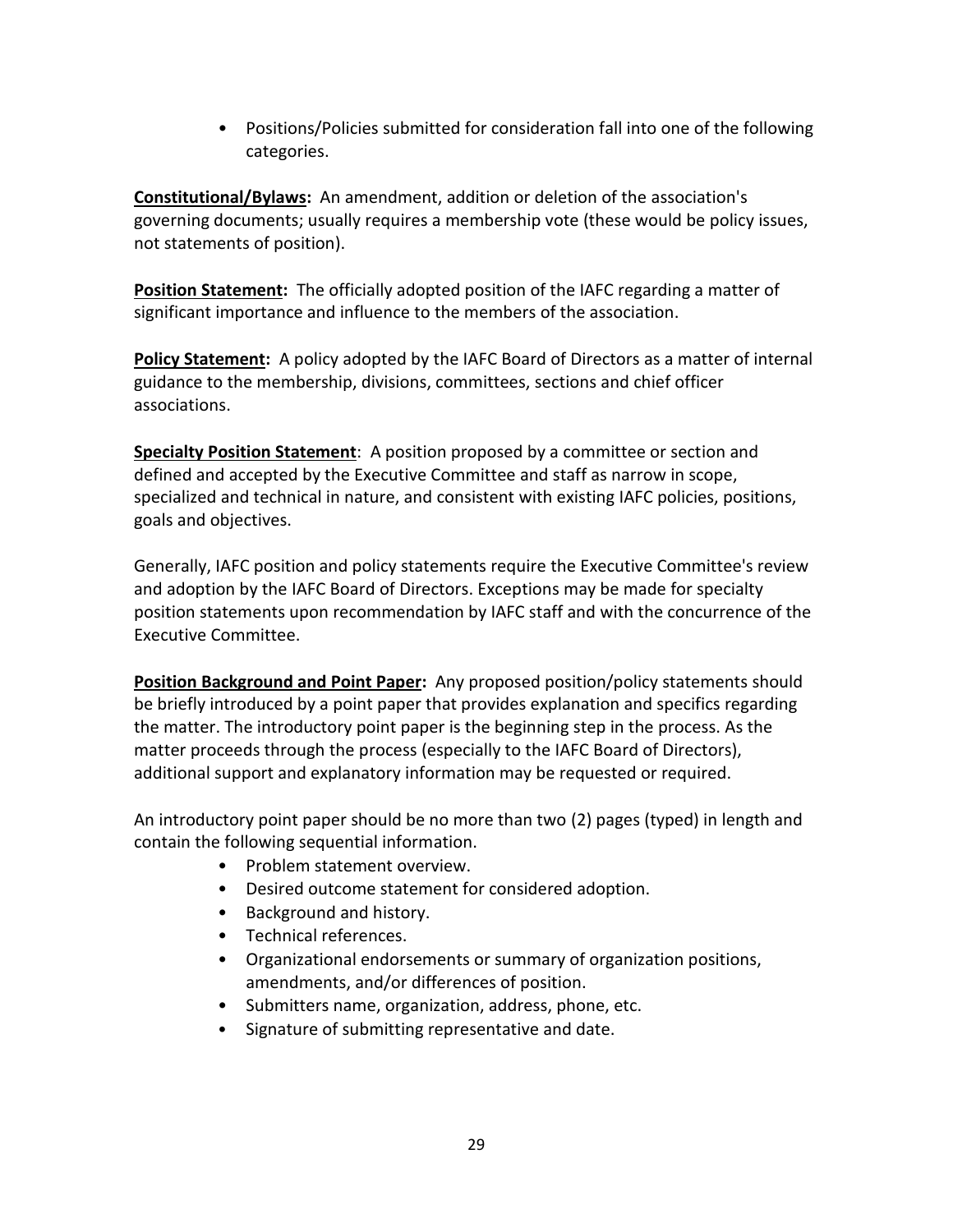**Individual Member Submission Endorsements and Steps:** Draft position/policy statements must be submitted by an individual IAFC member to **HIS OR HER DIVISION TO GAIN ENDORSEMENT.** If the division approves an endorsement, it may contact any or all of the following seeking support:

- Other IAFC divisions, sections, committees or appropriate working task groups
- Local professional groups
- Regional professional groups
- State chiefs and other state associations

Endorsements should be referenced on the point paper. The point paper should also include any endorsing agency amendments and/or differences of position.

**Submission to the IAFC Board of Directors:** Once a proposed position/policy statement has reached the board of directors, the board will determine if the submittal is:

**A Constitution and Bylaws Issue:** Such issues may require a change to constitution and/or bylaws. If the board feels the policy warrants consideration, they will refer the matter to the constitution and bylaws committee for review and recommend action.

- Agree the policy matter should go to a vote of the membership and take the required action to do so.
- The board might also consider denying furtherance, with explanation, of the matter and return the proposal to the submitter(s).
- The board might also select to refer the matter to the committee or task force for further study and recommendations back to the board of directors.

**A Position:** The IAFC Board of Directors deals with non-constitutional and bylaws matters through several different methods. The method selected depends upon time constraints and the matter's significance. The board may choose to support or not support a position on the proposal. The board of directors may choose to solicit positions from IAFC divisions before a final board position is taken or an official IAFC policy is established.

When the IAFC Board of Directors is asked to form a position on a topic that affects a committee or section, the board will solicit feedback on the issue from that committee or section before issuing its official position.

**One that Requires a Board Action:** The board can take action to establish a process, task force, committee and/or take administrative action. These actions are subject to the outcome distribution.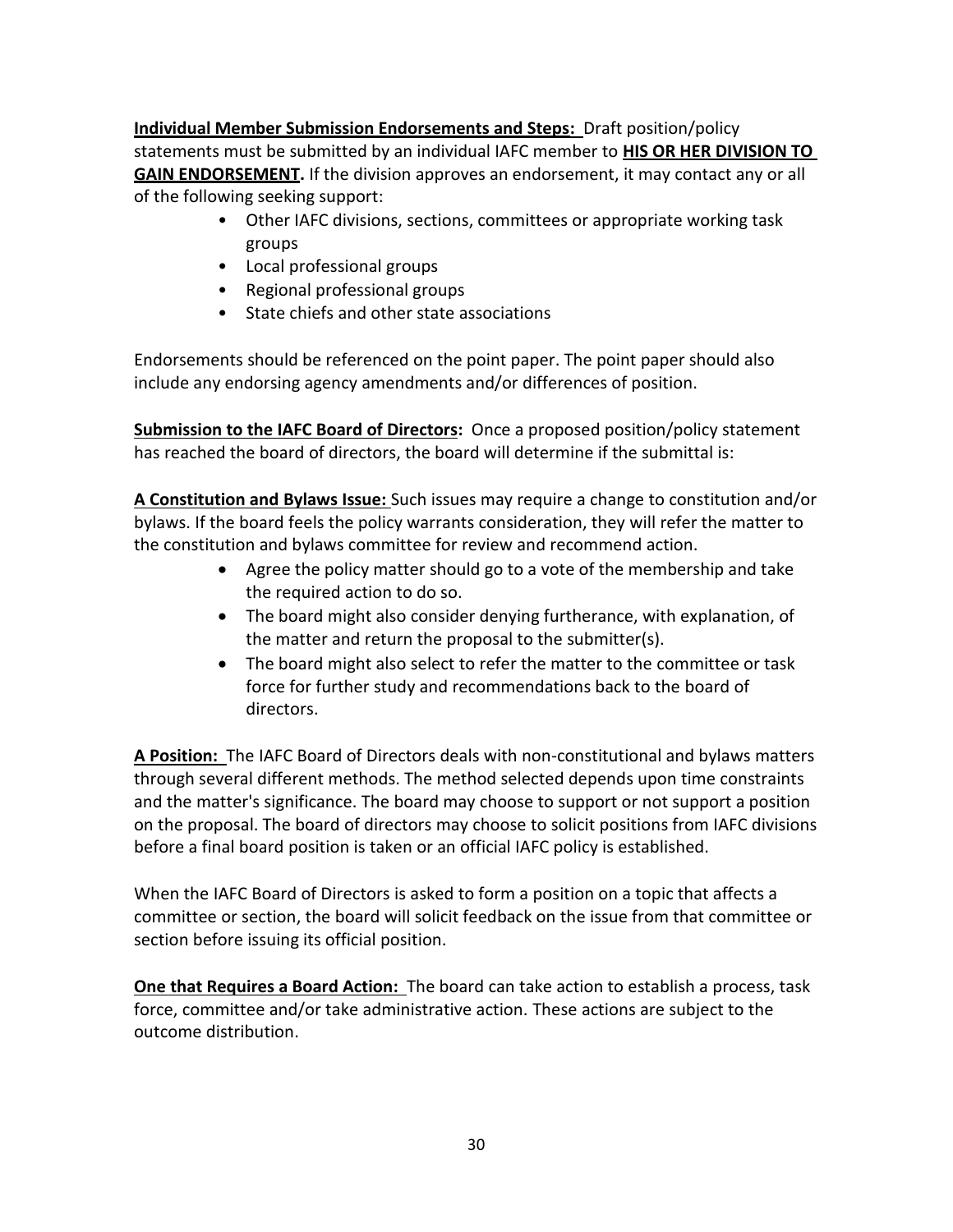The board of directors may solicit official opinions of IAFC divisions. The board then considers comments and divisional positions and establishes a position statement for formal vote by the board of directors.

### **Outcome Distribution:**

Upon issuing an official position/policy statement, distribution includes:

- IAFC headquarters catalogs statement, as position, policy, constitutional amendment or procedure amending organizational documents as needed and archiving relevant support and research material.
- Final statements are formatted and distributed to: IAFC divisions; Applicable IAFC sections/committees; state chiefs agencies (positions only); Original submitter of draft proposal; General membership via website or e-mail.

**Committee and Section Positions:** Committee and section members are at times asked by the media to comment or take a position on an issue. Unless deemed a specialty position by IAFC staff and the IAFC Executive Committee, committees and sections shall comply with all applicable aforementioned provisions of this policy. Section positions may then be released and discussed after approval by the IAFC Board of Directors in accordance with this policy. Any other public statements made by committee or section members shall be declared as personal/professional opinions and not positions issued on behalf of the IAFC or its section.

A specialty position statement may be made and released by a section or committee, after review and approval by IAFC staff in consultation with the Executive Committee of the board of directors. Proposed specialty position statements also require a position background and point paper that includes justification for why it should be defined as such and the need for an expedited review and approval process. That review and approval are to include the determination that the statement meets the definition of a "specialty position statement." The review should also include an evaluation of whether or not other sections or committees must be consulted.

**Timelines:** The board of directors will make every effort to expedite the approval of proposed position statements. Position statement approvals will most likely occur via the board's monthly teleconferences; however, for some issues, an in-person discussion at one of the four yearly board meetings may be more appropriate.

For discussion on issues that require immediate turnaround (same day or next day), a special board teleconference will be scheduled.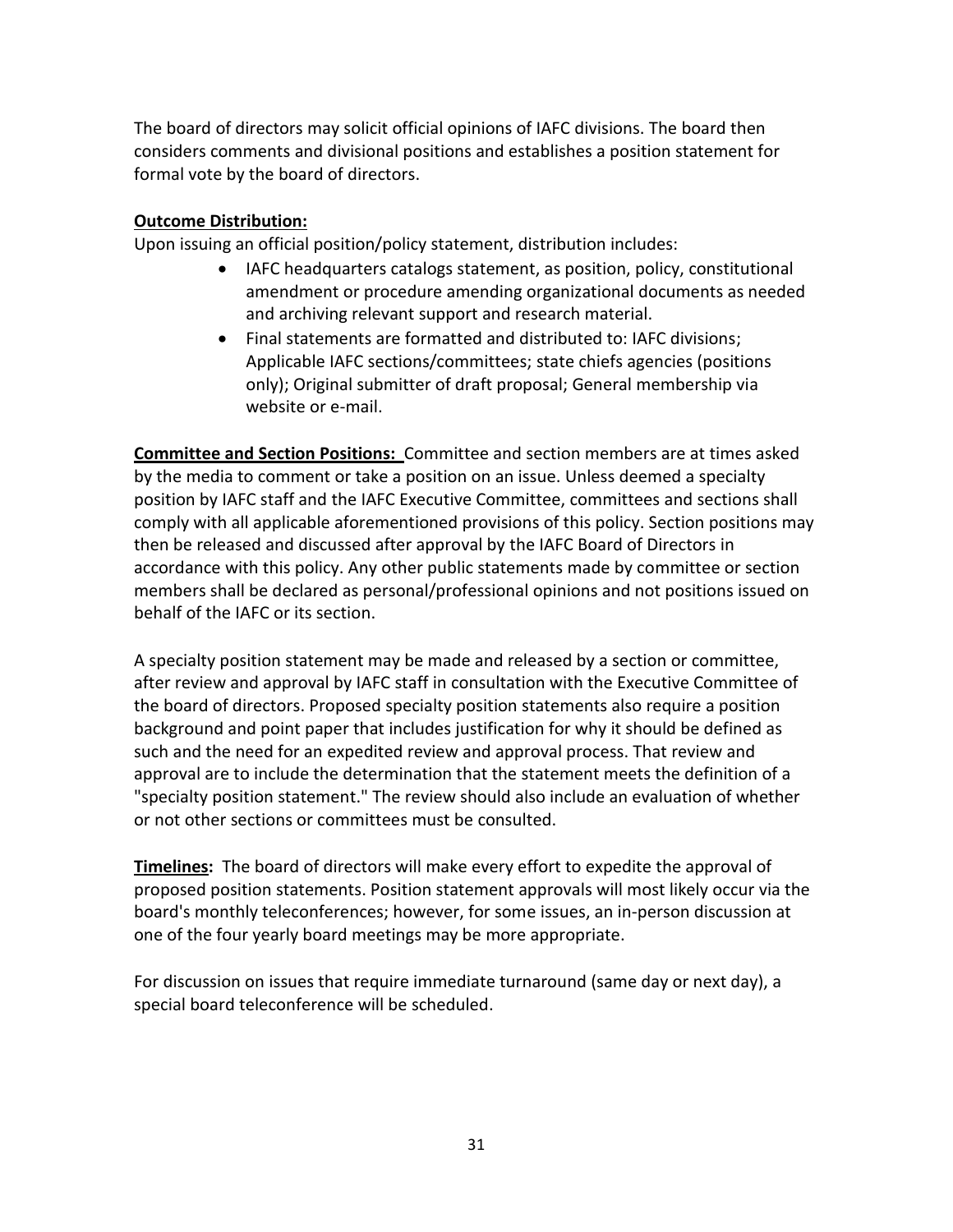**Policy Review & Approval Process**

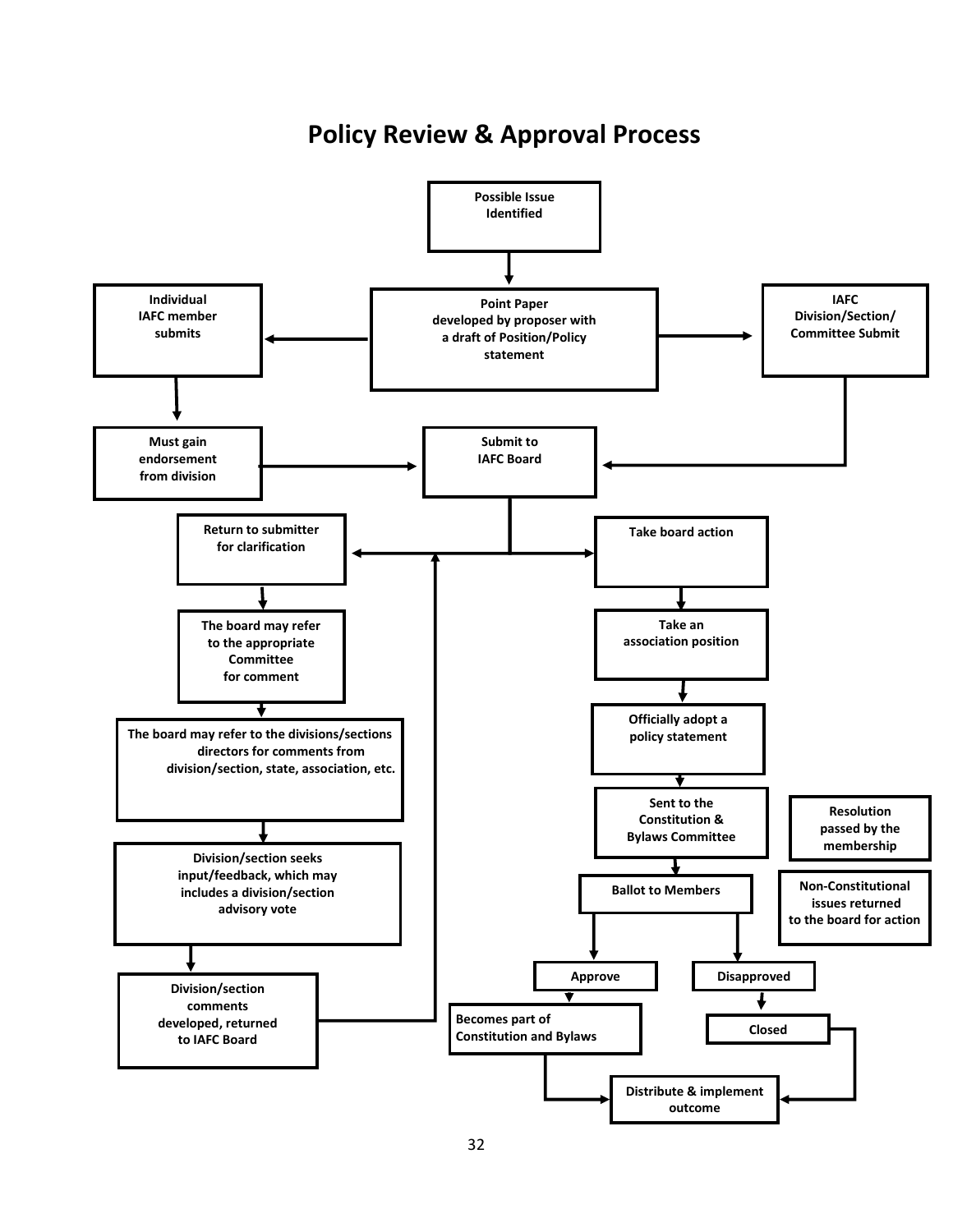

## **Review and Approval of Division Constitution and Bylaws Changes**

**Purpose**

The IAFC Constitution and Bylaws requires that the IAFC Board of Directors review and approve any proposed changes to IAFC division and section constitution and bylaws documents before such proposed changes can be effective. This policy outlines the process by which divisions and sections of the IAFC will submit proposed changes to their constitutions and bylaws for approval by the IAFC Board of Directors. This process will insure that all division and section constitution and bylaws are consistent in effect with the general objectives of the IAFC.

**Statement of Policy**

### **Submitting Proposed Changes to a Division Constitution and Bylaws**

The Constitution, Bylaws and Resolutions (CBR) Committee feels that it can be of greater assistance to divisions (and to the IAFC generally) when it can review proposed constitution and bylaws changes prior to adoption by division membership, thus providing an opportunity for revisions prior to adoption. The CBR Committee will continue to review division constitution and bylaws amendments after division and membership adoption, as long as divisions understand that such amendments are not effective until approved by the IAFC, and that such amendments may require further revision and approval by division and section membership. All changes must be submitted prior to either February 1 (before the March meeting) or July 1 (before the FRI meeting) to the IAFC Board of Directors.

Prior to the date of full effect for division constitution and bylaws changes, IAFC divisions must submit the proposed changes to the chair of the IAFC Constitution, Bylaws and Resolutions Committee and to the IAFC CEO/executive director for the review. Most divisions submit proposed changes in an easy-to-track format. We're pursuing development of a simple technical standard that would help divisions present constitution and bylaws changes to both division members and the CBR Committee (and, ultimately the board of directors) in a common easy-to-track format. In no case shall any change take effect prior to the approval of the IAFC Board of Directors.

If a division can offer reasonable evidence that its inability to impose the requirements of its unapproved change will cause some imminent harm to the division, an urgent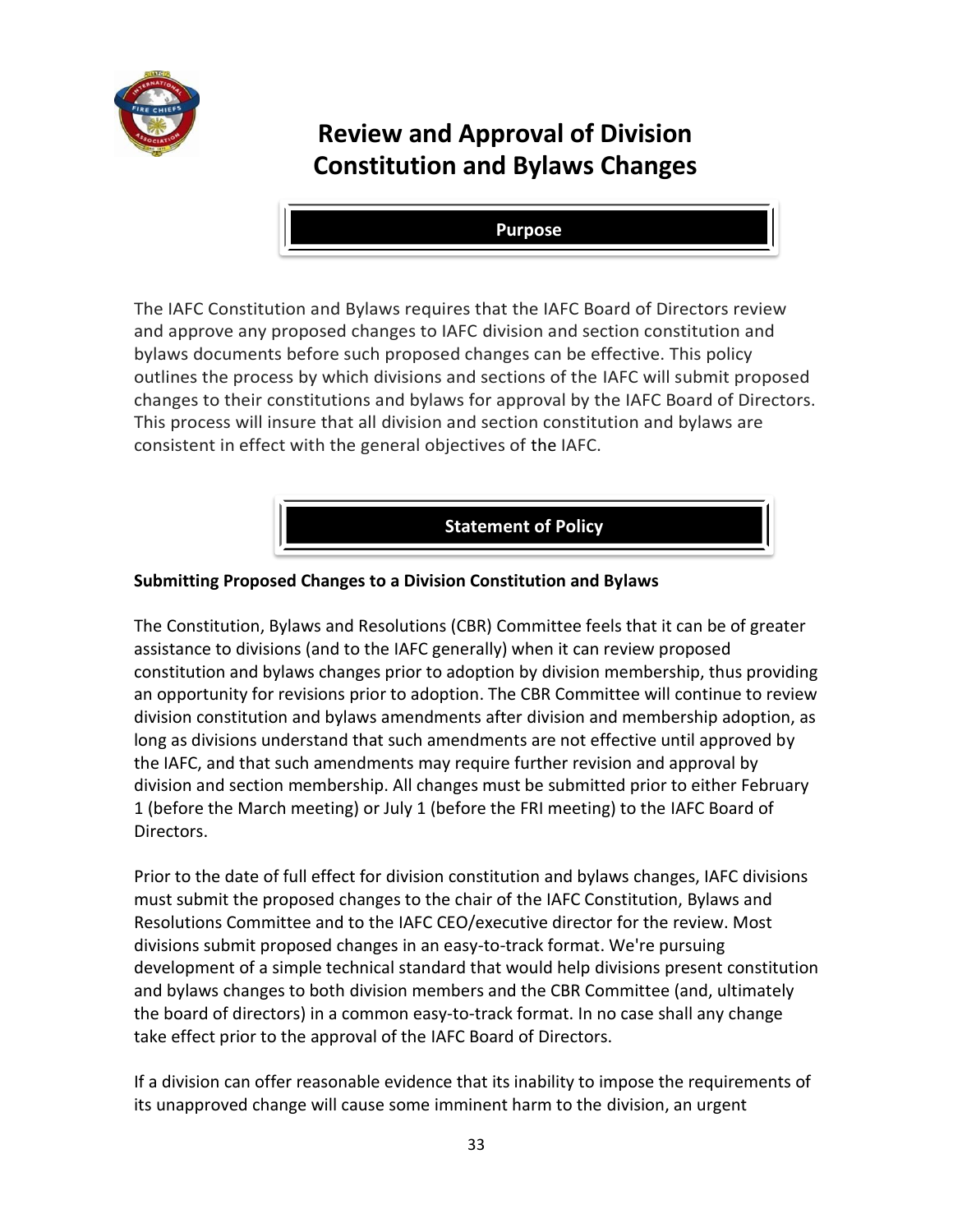teleconference can be held to discuss the hindrances.

The IAFC Constitution, Bylaws and Resolutions Committee will review the proposed changes at the next regularly scheduled meeting of the full committee or at the request of the proponent via a conference call meeting. After reviewing the proposed changes for consistency with the general objectives of the IAFC Constitution and Bylaws, the committee will recommend action to the IAFC Board of Directors. The chair will submit a document to be reviewed and voted on by the IAFC Board of Directors during the board's next regularly scheduled meeting or conference call.

The division president will be notified in writing of the IAFC Board of Directors' decision within 14 days of the meeting.